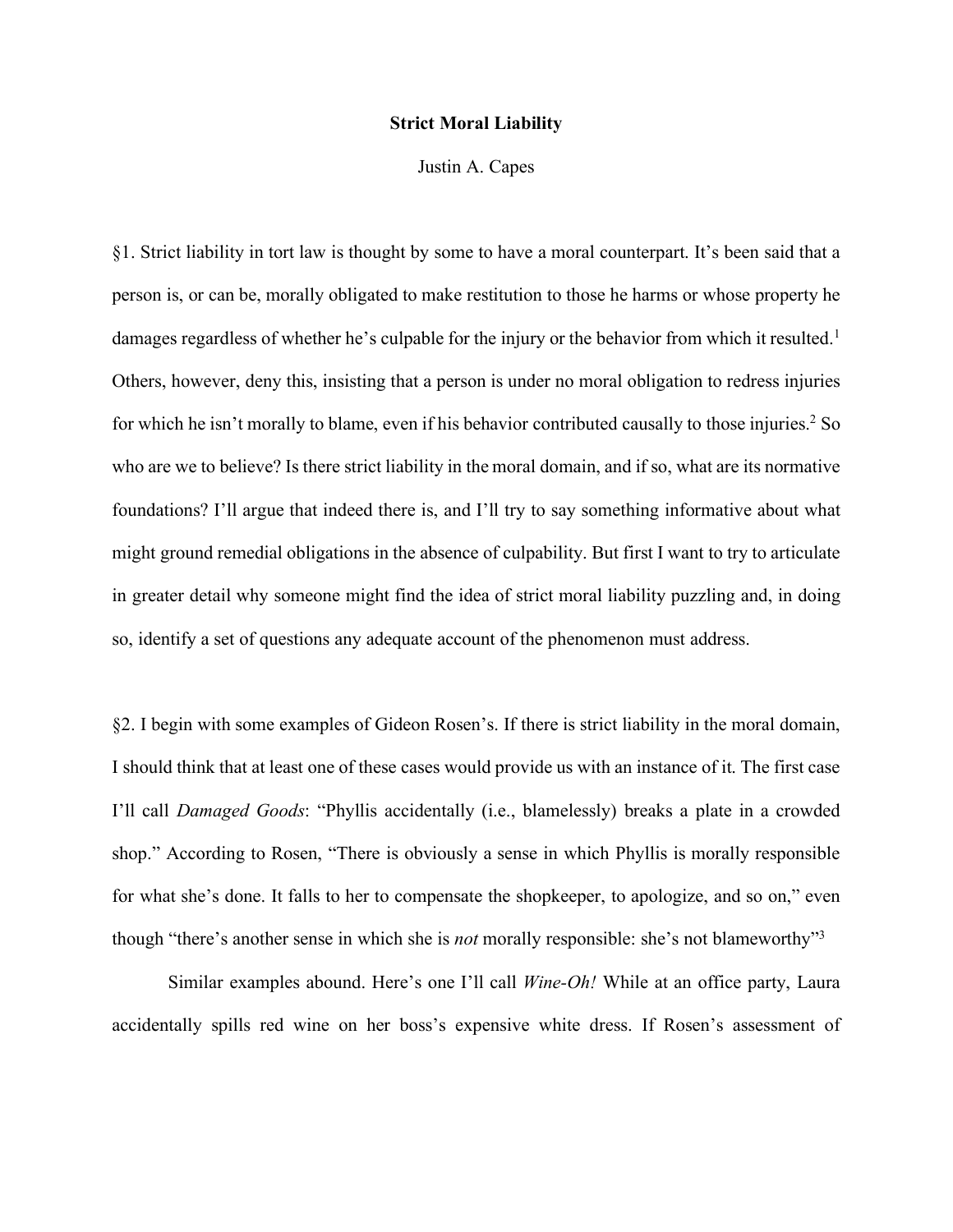*Damaged Goods*is correct, a similar assessment would seem to apply here; Laura should apologize and pay for the dry cleaning, even if she isn't even partly to blame for what happened. 4

An importantly different case cited by Rosen as an instance of what I'm calling strict moral liability is *Bad Dog* in which "your dog escapes by an improbable route and bites a neighbor, despite your having taken every reasonable precaution to keep him in the house." About this case Rosen says, "there is a sense in which you are responsible for the injury. He's your dog, after all, and if someone has to bear the costs of his malignity, it should be you. You should apologize and pay the doctor's bill." However, Rosen goes on to acknowledge that, since you took every reasonable precaution to prevent something like this from happening, "there is another sense in which you are not morally responsible for the injury. It's not your *fault*; you are not *culpable*."<sup>5</sup>

The injurer in each of the preceding three cases is said to be strictly morally liable insofar as she has an obligation to compensate the victim or make reparation, despite not being blameworthy for the injury or the behavior from which it resulted. But, as I hope to make clear, it isn't obvious that these judgments are correct. Indeed, viewed in a certain light, the claim that blameless agents can be liable for harm resulting from their behavior is initially rather puzzling. And even if you disagree with me about that, I hope you'll agree that the subsequent discussion brings to light some important questions about the normative foundations of strict moral liability.

Start with *Damaged Goods*. Why should Phyllis have to pay for the broken plate in that case? Why shouldn't it instead be figured into the cost of doing business? Accidents do happen. Given that Phyllis isn't the least bit culpable for breaking the plate, it's initially difficult to see how her breaking it is relevantly different from the plate being blown off the shelf by a gust of wind. In that case it would be absurd to suppose that Phyllis is obligated to compensate the shopkeeper for the damage. Of course, it's also true that Phyllis isn't the agent of the damage in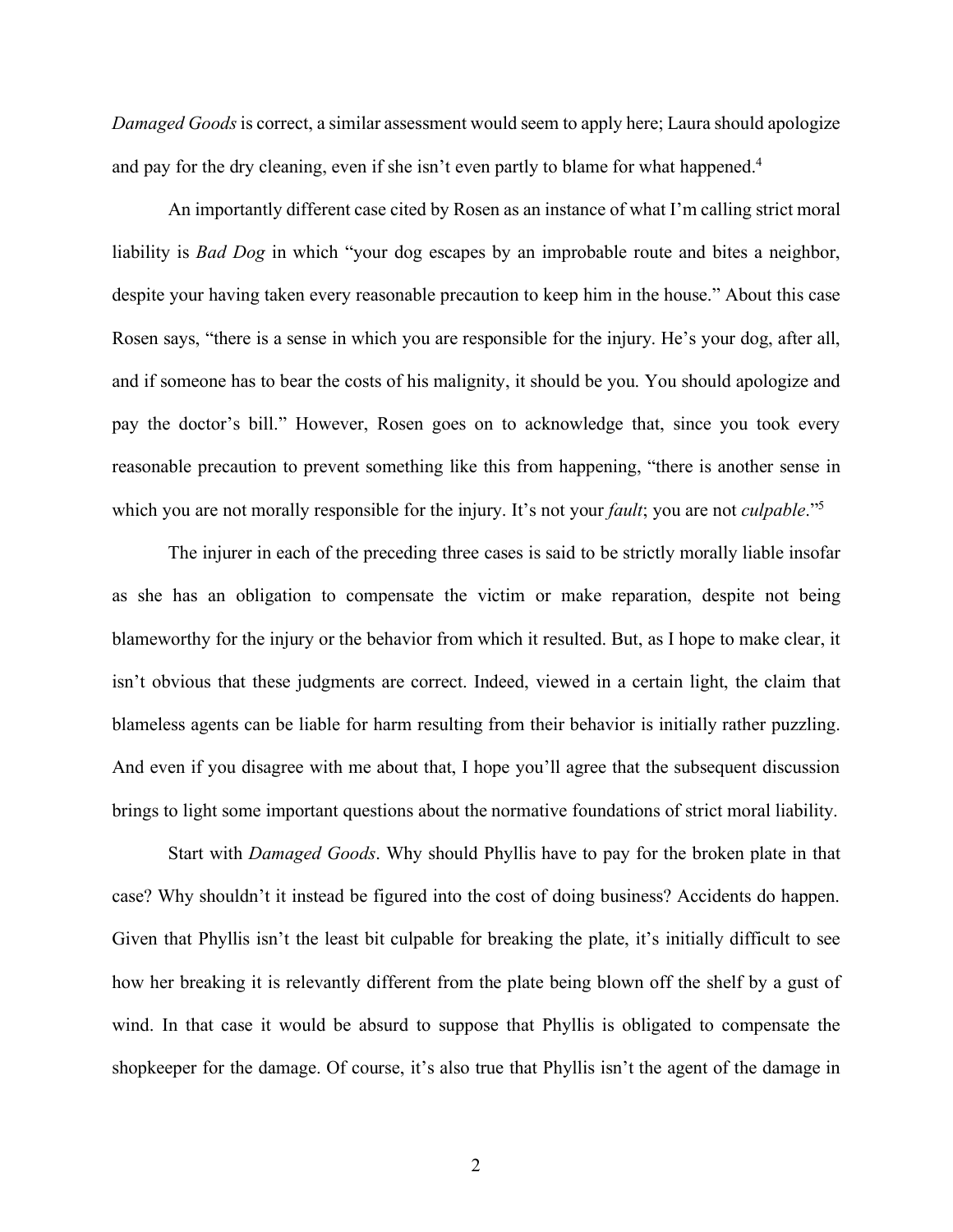that case, whereas in the actual case she is. But—and this is a crucial question—why should that matter? Why does the fact that she is an agent of the damage make a difference if she isn't even partly to blame for the damage or for the particular instance of agency from which it resulted?

Think about it this way. Had Phyllis been culpable for breaking the plate, then, other things being equal, there would be no question whether she is obligated to compensate the shopkeeper she clearly would be.<sup>6</sup> And, if the plate had instead been blown off the shelf by a gust of wind, here too there would be no question whether Phyllis, a random customer who had nothing to do with the breaking of the plate, is obligated to compensate the shopkeeper—she clearly wouldn't be. The actual case, though, is somewhere in between these two. Like the first case but unlike the second, Phyllis's agency is among the proximal causes of the damage to the shopkeeper's wares. But like the second and unlike the first, Phyllis isn't even partly to blame for what happened. So, if Phyllis is strictly liable for the damage, this must have something to do with the fact that her agency is involved in its production, that being the main similarity between the original version of the case and the version in which she clearly has a compensatory obligation. But what exactly? What is it about being an agent of harm that could render someone liable absent culpability?

Similar remarks apply to *Wine-Oh!* Given that Laura isn't to blame for spilling the wine, it's unclear why she should have to foot the cleaning bill or buy her boss a new outfit. Granted, she is an agent of the harm, but, again, why should that matter absent culpability on her part? Why shouldn't the cleaning bill be figured into the vicissitudes office parties? Accidents and all that.

Questions like these arise in connection with *Bad Dog*, too, though the agent's contribution in that case is further removed from the harm than in the previous two cases. Granted, it was your dog that bit the neighbor, but why should that matter if what happened wasn't even partly your fault? You aren't liable for the harm other dogs do, except in those cases in which you're somehow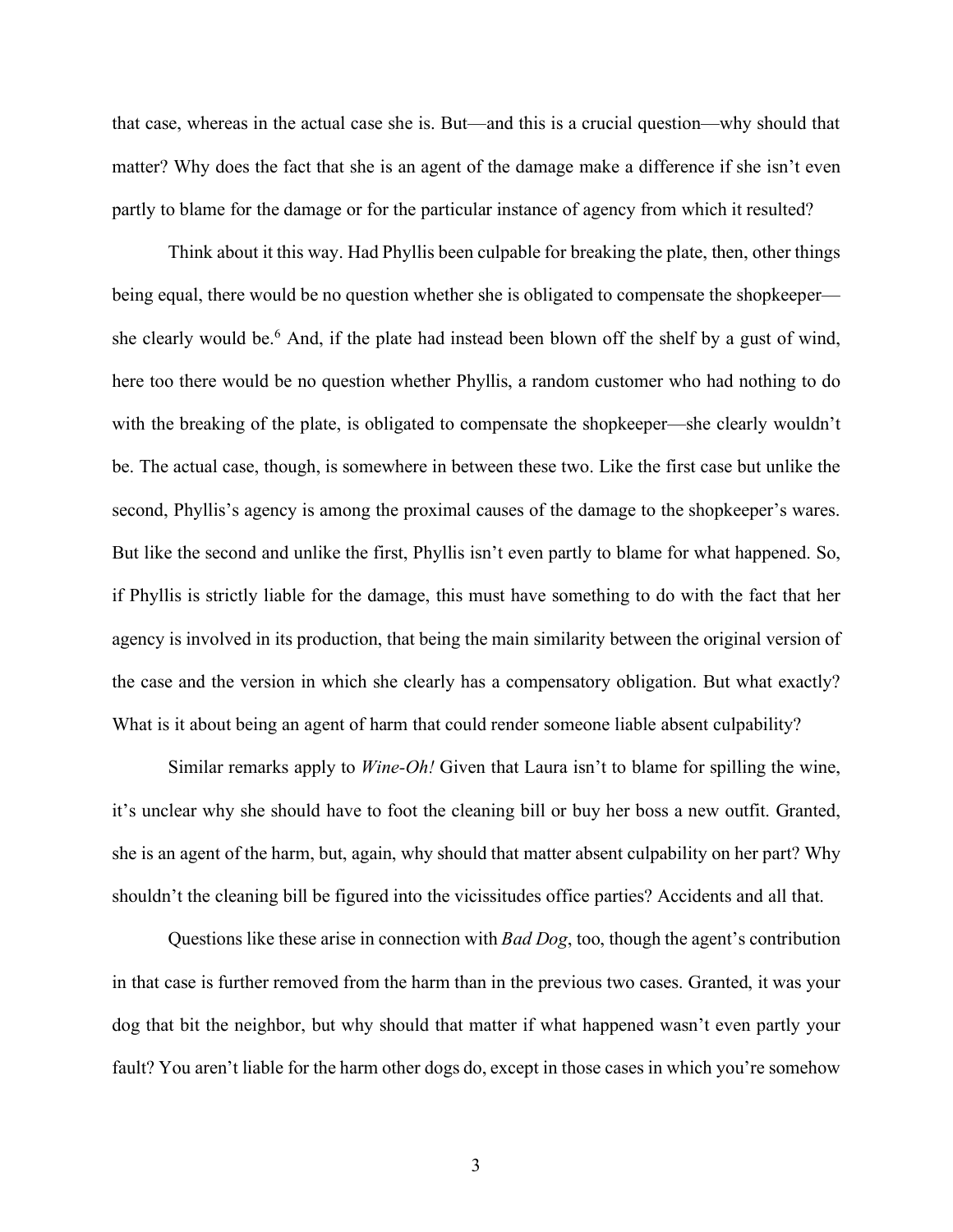to blame for the harm. Why not say the same thing when it's your dog? What's so special about it being yours that renders you liable for what it does even in the absence of culpability on your part?

It's regrettable, of course, when innocent people suffer misfortunes. But given that the agents featured in these cases aren't culpable for the relevant harms, it's initially difficult to see why they should have to bear the burden of making restitution. We're all subject to bad luck. If an agent isn't to blame for another's misfortunes, why should she be especially morally obligated to redress them? In the absence of culpability, why not let losses lie where they fall, just as we would in cases in which the victim's misfortune results from non-agential causes? No doubt any satisfactory answer to this question will have something to do with the fact that injurer's activity is among the causes of the damage, but it's not immediately clear what that something is.

Two additional observations complicate matters further. First, victims can be partly causally responsible for the injury as well, since their agency may also be among the contributing factors. To see this, consider *Wine-Oh!* again. The boss's decision in that case to strike up a conversation with Laura may be among the causes of the conspicuous wine stain on the dress. If it is, then the fact that Laura contributed causally to the damage won't be enough to render her liable, since it does nothing to distinguish her contribution to the injury from the contribution of the victim. Those who believe in strict moral liability and who want to ground it in facts about the injurer's causal contribution to the harm will thus have to maintain that the injurer's liability in such cases is grounded not simply in the fact that she contributed to the harm, but rather in the specific contribution she made. But then we'll want to know what it is about the injurer's contribution in particular that renders her, and not the victim, liable in the absence of culpability.

Second, there are cases in which a person seemingly has no obligation to redress an injury resulting from his behavior. Case in point, *Wrestlers*: a collegiate wrestler executes a single-leg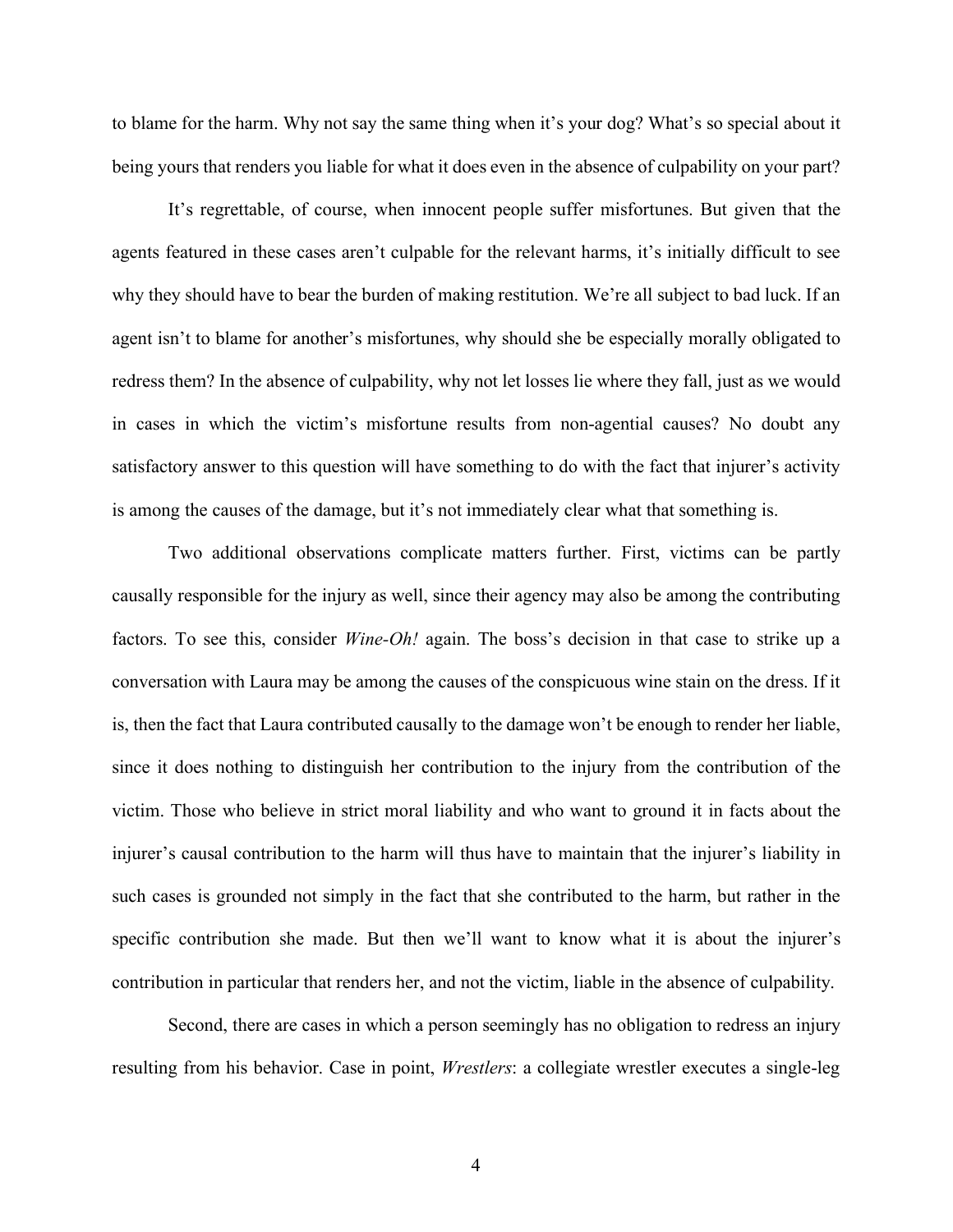take down on his teammate in practice, a common technique both athletes have drilled a thousand times, only this time something goes horribly wrong. The teammate's leg gets caught at an awkward angle resulting in a torn ACL, an injury sure to end what looked to be a promising athletic career. Neither wrestler is at fault let's suppose. In particular, the wrestler executing the takedown wasn't negligent or unduly aggressive—he wasn't showboating or horsing around or trying to prove his dominance or anything like that. It's just one of those tragic accidents for which no one is to blame. In this case, though the wrestler causally contributed to his teammate's injury, he arguably doesn't have an obligation to redress the injury. He seemingly isn't obligated to help with his teammate's medical expenses or to compensate the teammate for lost opportunities as he would be had he been to blame for the injury. But if that's right, we'll want to know what separates cases like this from those to which Rosen draws our attention? What is it about the particular causal contribution of the agents in those cases that could render them liable absent blameworthiness?

§3. Any attempt to make sense out of strict moral liability that fails to address questions like these is seriously inadequate. To see this, consider the following position, which defends strict moral liability on the grounds that it urges a more equitable distribution of undeserved harms.

Imagine a case of assault in which the assailant isn't blameworthy for the attack or the resulting harm to the victim (e.g., because, through no fault of her own, the assailant was insane). In a case like that, if the victim bears both the physical and financial burden of the assault, he is forced to bear a double burden, which seems doubly unfair. Not only must he suffer the undeserved physical and emotional trauma resulting from the assault, he must bear the financial burden as well. Somewhat more equitable, it would seem, is if the assailant were to take on some of the burden herself by, say, footing the victim's medical bills or by helping with his convalescence in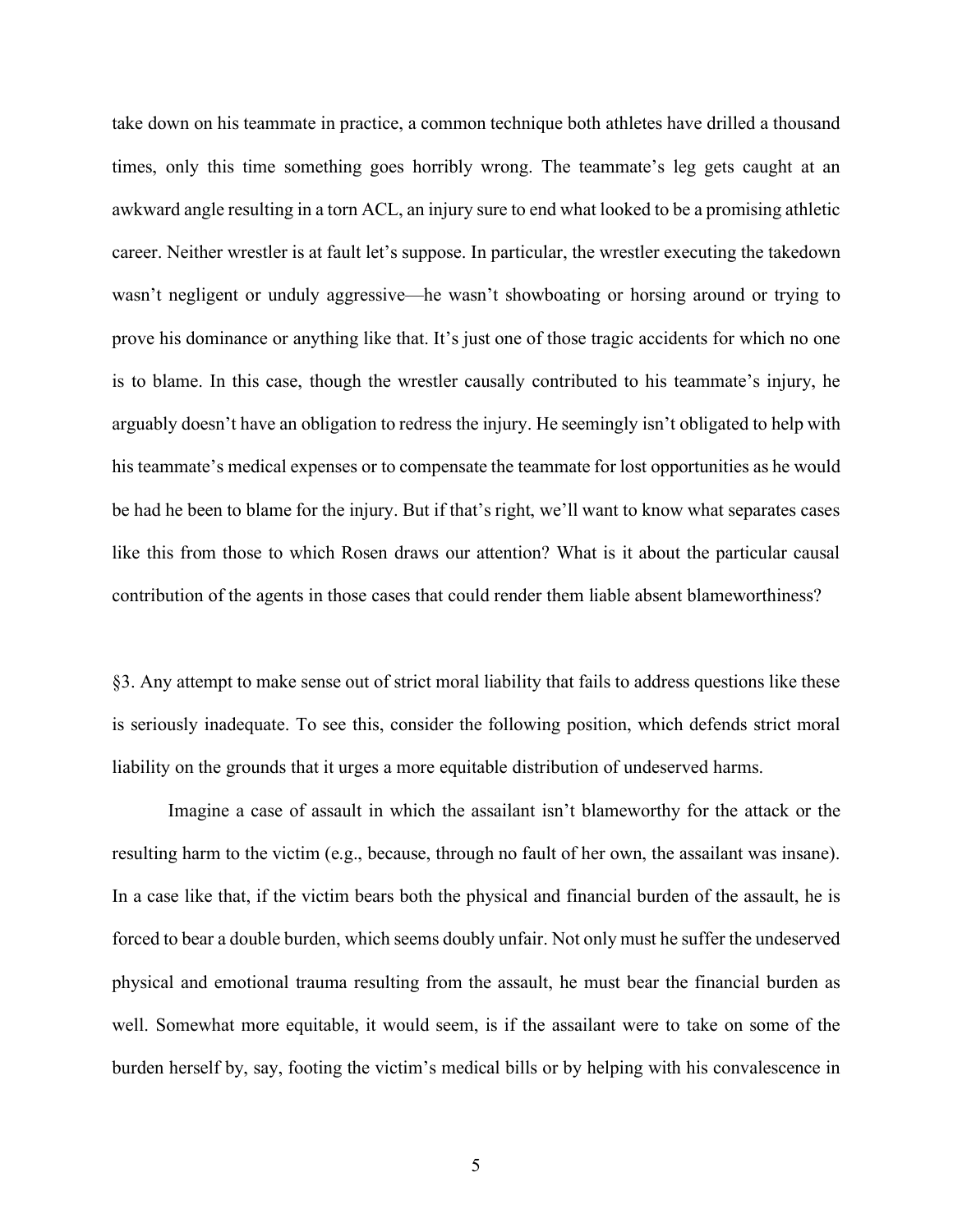some other way. The unfairness of the situation would then be distributed more evenly, insofar as the assailant removes what would otherwise be a double undeserved burden borne by her innocent victim. It's still unfair that the assailant, who by hypothesis is blameless, must make sacrifices to offset the effects of her behavior. But isn't that better than for her equally blameless victim to have to shoulder those consequences alone? Strict moral liability thus seems to point toward a more equitable distribution of undeserved harm.

This defense of strict moral liability suggests a justification for Rosen's judgment about *Bad Dog*. If your neighbor has to pay the doctor's bill herself, she is stuck bearing a double undeserved burden. Not only must she bear the physical pain of the attack, she must bear the financial costs as well. Somewhat more equitable, it would seem, is for you, the dog's owner, to take on some of that burden yourself. You can't bear your neighbor's pain, obviously, but you can take care of the expenses she incurred as a result of being bitten by your dog, which is preferable, it could be argued, to your equally blameless neighbor having to shoulder the harmful consequences of your dog's misbehavior all by her lonesome. Here, too, strict moral liability seems to encourage a more equitable distribution of undeserved harms and related burdens.

The position fairs less well in other cases though. Take *Damaged Goods*, for example. If Phyllis pays for or replaces the broken plate, she bears the brunt of the burden. The shopkeeper suffers no setbacks to her own interests in that case other than perhaps the minor inconveniences associated with having to order new merchandise. In cases like this, then, strict moral liability doesn't point towards a more equitable distribution of underserved harm, since it implies that the blameless injurer is obligated to bear the brunt of the bad consequences of her injurious behavior.

Even worse, consider a case in which a poor man blamelessly breaks an irreplaceable heirloom belonging to his wealthy employer. Demanding that the poor man compensate his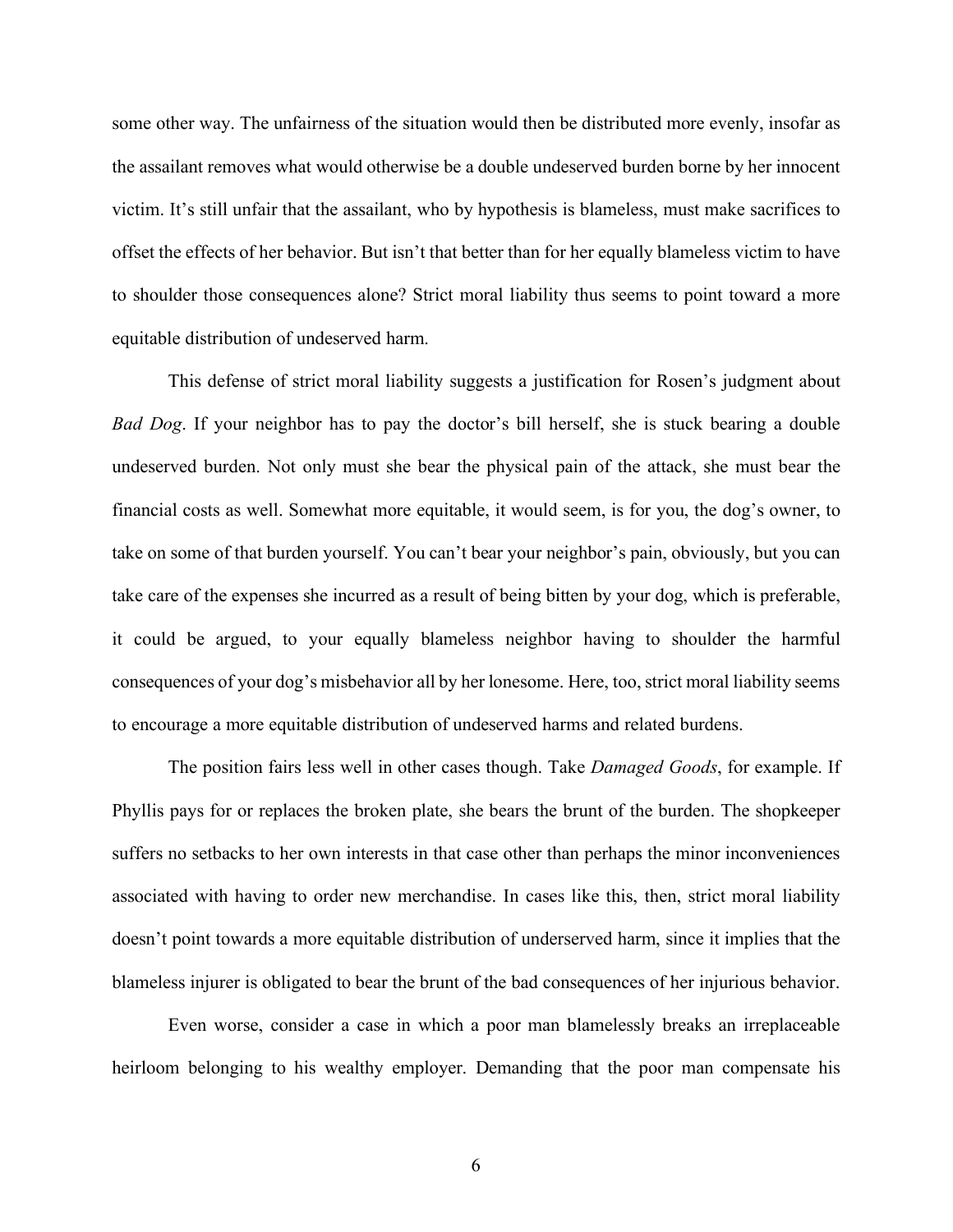employer doesn't seem to equitably redistribute the burden the employer must bear as much as it does place a new burden on someone else—the poor employee—who doesn't deserve it and can ill afford to bear it. If the broken heirloom is truly irreplaceable, any form of compensation the employee might provide will do little if anything to offset the burden his employer must bear, but it will place a new and undeserved burden on the employee. Here too strict moral liability fails to provide for a more equitable distribution of undeserved harm. Indeed, in cases like this, not only does strict moral liability not equitably redistribute the harms resulting from injurious behavior, it actually seems to *increase* the number of undeserved burdens people are obligated to bear.

Response: "strict moral liability is limited to cases like *Bad Dog* in which making restitution would serve the aim of redistributing undeserved harms more equitably." Whatever its merits, this response significantly limits the range of cases in which agents are strictly morally liable. It seems to exclude *Damaged Goods* and *Wine-Oh!* in particular. The response will thus be unavailable to anyone who thinks that agents in those sorts of cases are strictly morally liable.

There is, moreover, a more pressing difficulty with the suggestion that strict moral liability is grounded in concerns about the equitable distribution of undeserved harm, viz., its inability to explain why it's *the injurer's* responsibility to make restitution.<sup>7</sup> Any suitably situated bystander or other uninvolved party would do. Why should the injurer be especially obligated to help alleviate the victim's burden? The view presently at issue provides no guidance here and so fails to identify an adequate normative basis for strict moral liability. Resolving this difficulty requires identifying a relevant feature of the injurer's particular causal contribution to the harm that renders him, rather than a bystander or the victim, morally liable in the absence of culpability.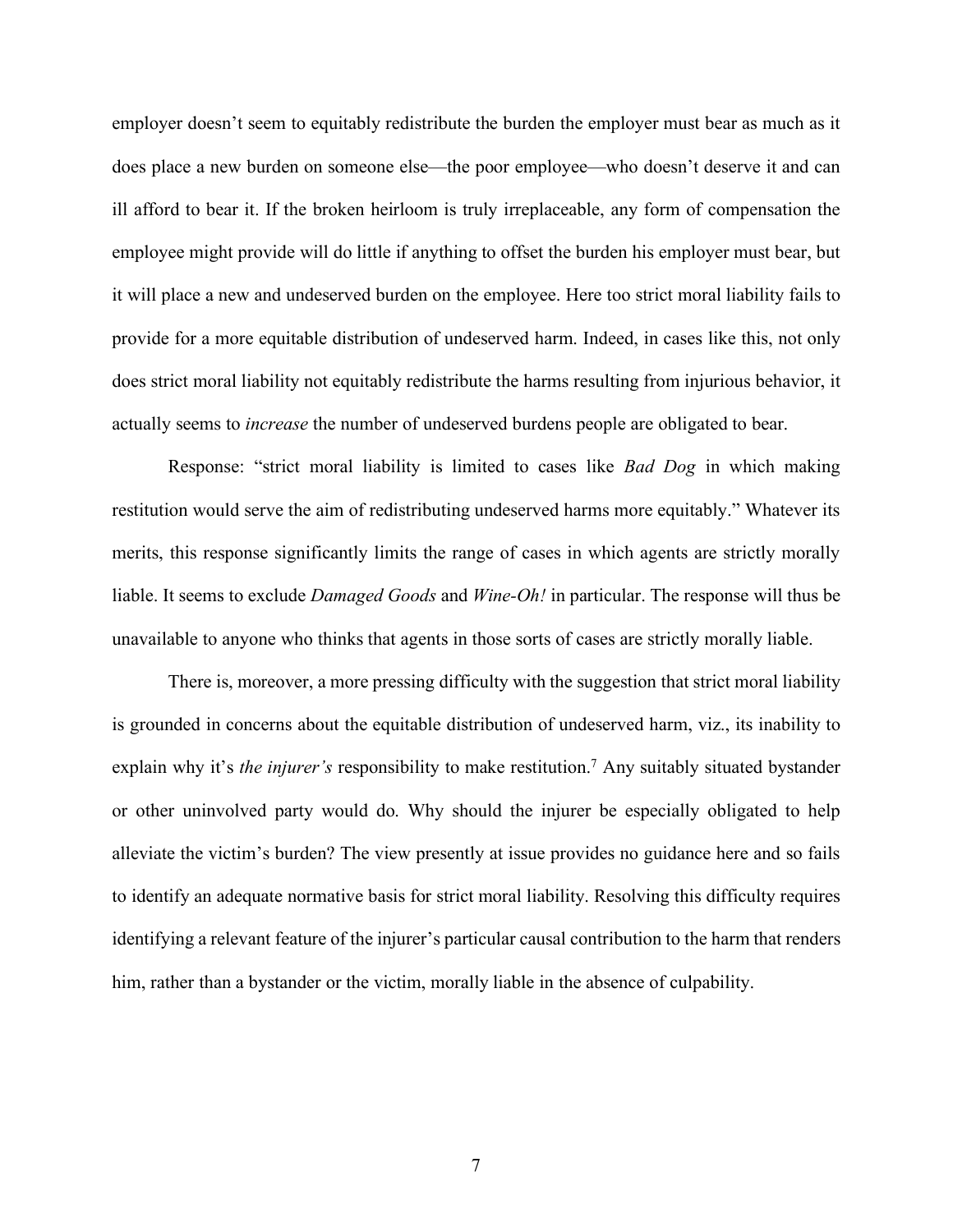§4. So, what might that feature be? One suggestion is that it's the injurer's having *initiated* a causal chain leading to the harm. It's said that "remedial duties are attributed to an agent in the absence of fault if this agent is at the *incipient* end of a causal chain of events linking her to the harm incurred by another agent."8 This would explain why it's the injurer who is liable for the damages and not a suitably situated bystander or other uninvolved party. It would also often distinguish the injurer's contribution from that of the victim (often, though not always, as we'll see). The suggestion thus has something going for it. It's nevertheless unacceptable for several reasons.

An initial difficulty is that it's unclear how to individuate causal chains so as to identify their point of origin. If *a* causes *b* causes *c* causes *d* causes *e*, where *e* is the harm to the victim and *d* the act of the injurer that contributed to the harm, does the causal chain start at *d*, or does it go farther back to include (the causes of) the causes of the injurer's behavior? And how are we to decide the matter? Obviously, if the causal chain stretches far enough back into the injurer's past (prior to his birth, for example), we won't be able to say that the injurer "stands at the incipient end" of that causal sequence. The issue becomes all the more complicated when we realize that there are typically multiple independent causally relevant factors that jointly contribute to producing a given harm, all of which have their own distinct and complicated causal histories.

Perhaps it could be argued in response that an agent initiates a causal chain, in the sense relevant to questions of liability, when an action of hers is the first instance of agency in a causal chain terminating in some harm to an innocent victim. But this too is untenable for a number of reasons, not least of which is that there are bound to be numerous instances of agency in the etiology of an injury, many of which are antecedent to the relevant contribution of the injurer.

We might also wonder whether the suggestion at issue simply pushes the question back a level. For what, after all, is the normative significance of initiating a causal chain terminating in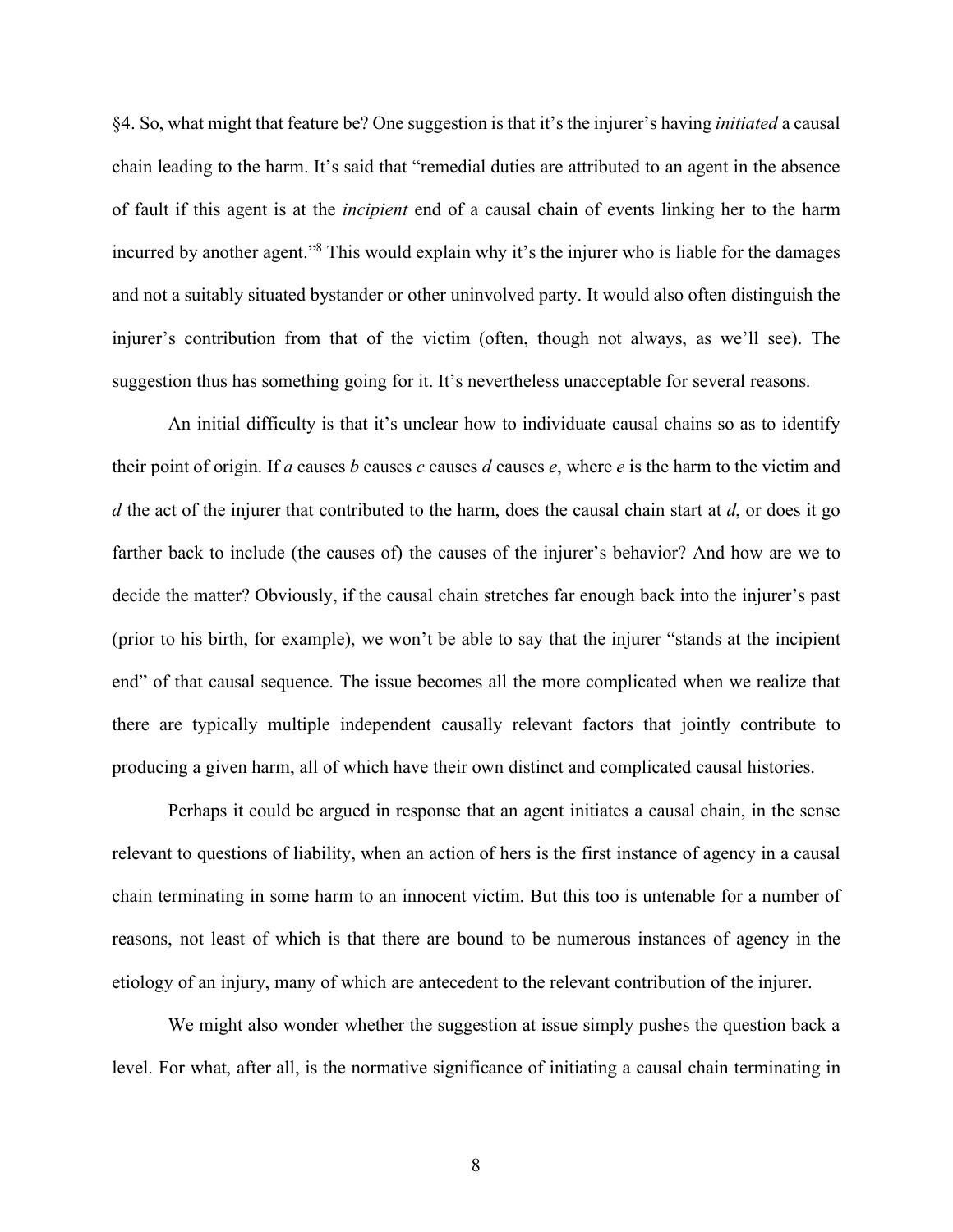harm to another person if the initiating agent isn't morally to blame for initiating the relevant sequence of events or for the injury in which it terminated? In the absence of a compelling answer to this question, it's unclear why initiating a causal chain that results in harm to someone else would ground an obligation to make reparation in the absence of culpability.

It's also unclear whether the suggestion distinguishes in every case the contributions of injurers and victims. In cases in which both the victim and the injurer contribute causally to the harm, there often seems to be no principled reason to privilege the injurer's contribution as having initiated the pertinent causal sequence. To illustrate, recall that the boss's decision in *Wine-Oh!* to strike up a conversation with Laura may be among the causes of the stain on her (the boss's) dress. Why doesn't her causal contribution to the incident count as initiating the relevant sequence of events? She initiated the conversation, so why not the causal chain? And, obviously, if it was Laura's boss and not Laura who initiated the relevant causal sequence, we won't yet have identified anything about Laura's contribution to the damage that would distinguish it from that of her boss.

The suggestion that "remedial duties are attributed to an agent in the absence of fault if this agent is at the *incipient* end of a causal chain of events linking her to the harm incurred by another agent" also seems to run afoul of cases like *Wrestlers* in which the injurer, while perhaps having initiated the relevant sequence of events, seemingly has no substantial remedial duties to the victim. Unless defenders of strict moral liability are willing to embrace some fairly sweeping conclusions about the extent of our reparatory and compensatory obligations, simply having initiated a chain of events terminating in harm to others isn't sufficient to ground such obligations.

A variant of this objection arises in certain cases in which the causal chain linking one agent to harm suffered by another is extremely attenuated. There are cases in which the causal chain linking one person's action to a subsequent harm is so long, complex, or unusual that it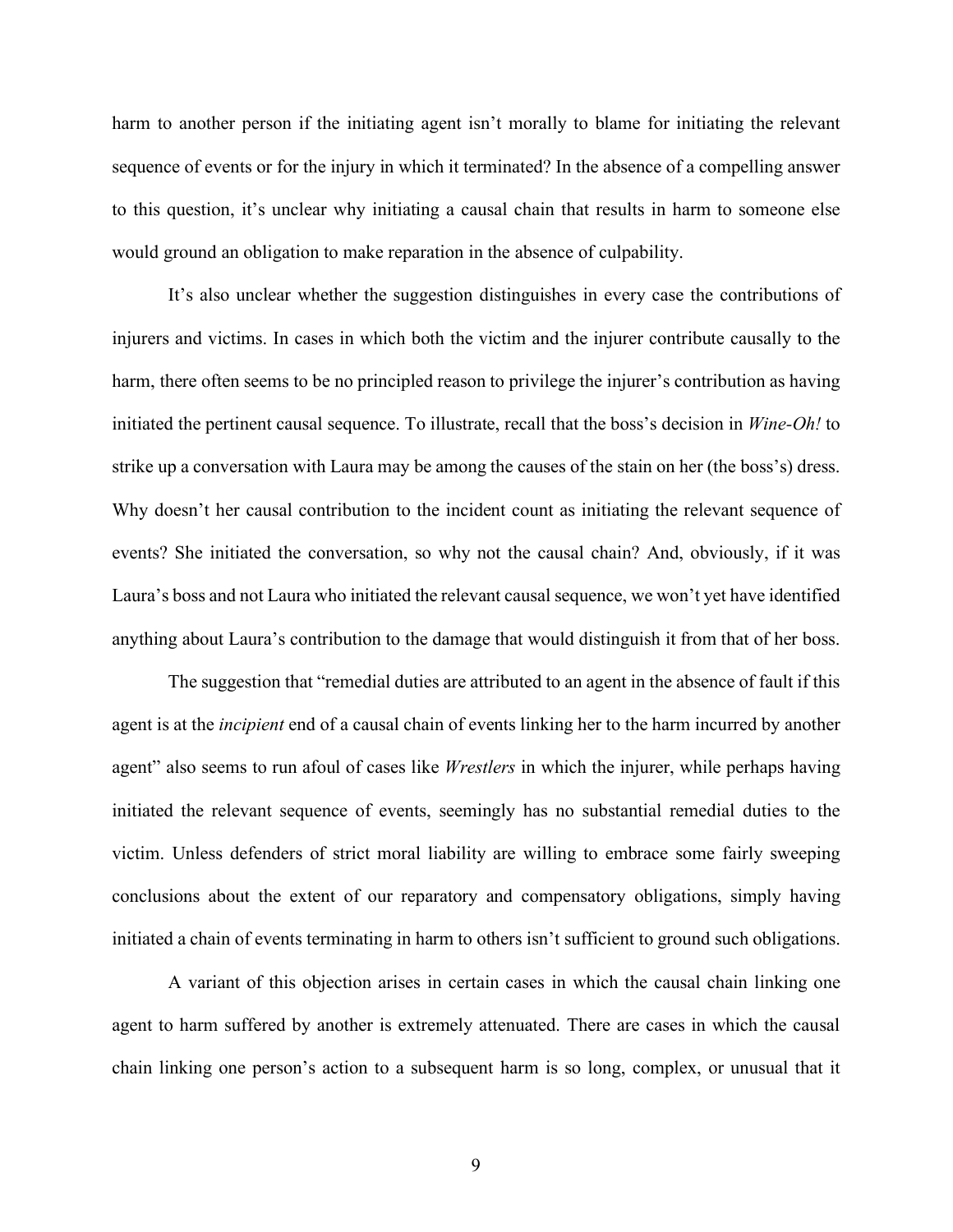becomes extremely counterintuitive to suppose that the person is liable for the resulting harm.<sup>9</sup> Here's a case I'll call *Morning Joe* that illustrates the point. I turn on the coffee pot one morning, which causes a freak, unforeseeable power surge, which causes a breaker on the street light outside to explode, which startles my neighbor, causing him to drop his coffee mug on his wife's foot, which causes her to yell out in agony, "my foot, my foot," which histrionics irritate her cantankerous grandfather, Joe, so much that he has a coronary right then and there. My action in this case initiates a chain of events linking me to harm suffered by another, but I surely don't thereby incur a compensatory obligation. Again, simply being at the incipient end of a causal chain terminating in harm to someone else is insufficient to ground an obligation to redress the harm.

§5. Let's stipulate that "*x* wrongs *y*" if and only if *x* infringes on *y*'s rights or violates some other duty or obligation to *y*. Some theorists contend that remedial obligations are grounded not simply in the fact that the injurer causally contributed to the injury, but in the more specific fact that the injurer did so in a way that *wronged* the victim. <sup>10</sup> Call their view wrong-forfeits-first. Because it's possible to blamelessly wrong others, wrong-forfeits-first supports some judgments of strict moral liability, including, arguably, Rosen's judgment about cases like *Damaged Goods* and *Wine-Oh!* The shop owner in *Damaged Goods* has a right against Phyllis, a right Phyllis infringes, that Phyllis not damage the merchandise. Phyllis has therefore wronged the shop owner. Wrong-forfeits-first thus implies that Phyllis must bear the cost of the broken plate, despite the fact that she isn't to blame for breaking it. Similarly, in *Wine-Oh!*, Laura's boss has a right against Laura, a right upon which Laura infringes, that she not damage the boss's dress. Laura has thus wronged her boss and so, according to wrong-forfeits-first, must bear the cost of cleaning or replacing the dress.

Wrong-forfeits-first may not justify all judgments of strict moral liability, however. It isn't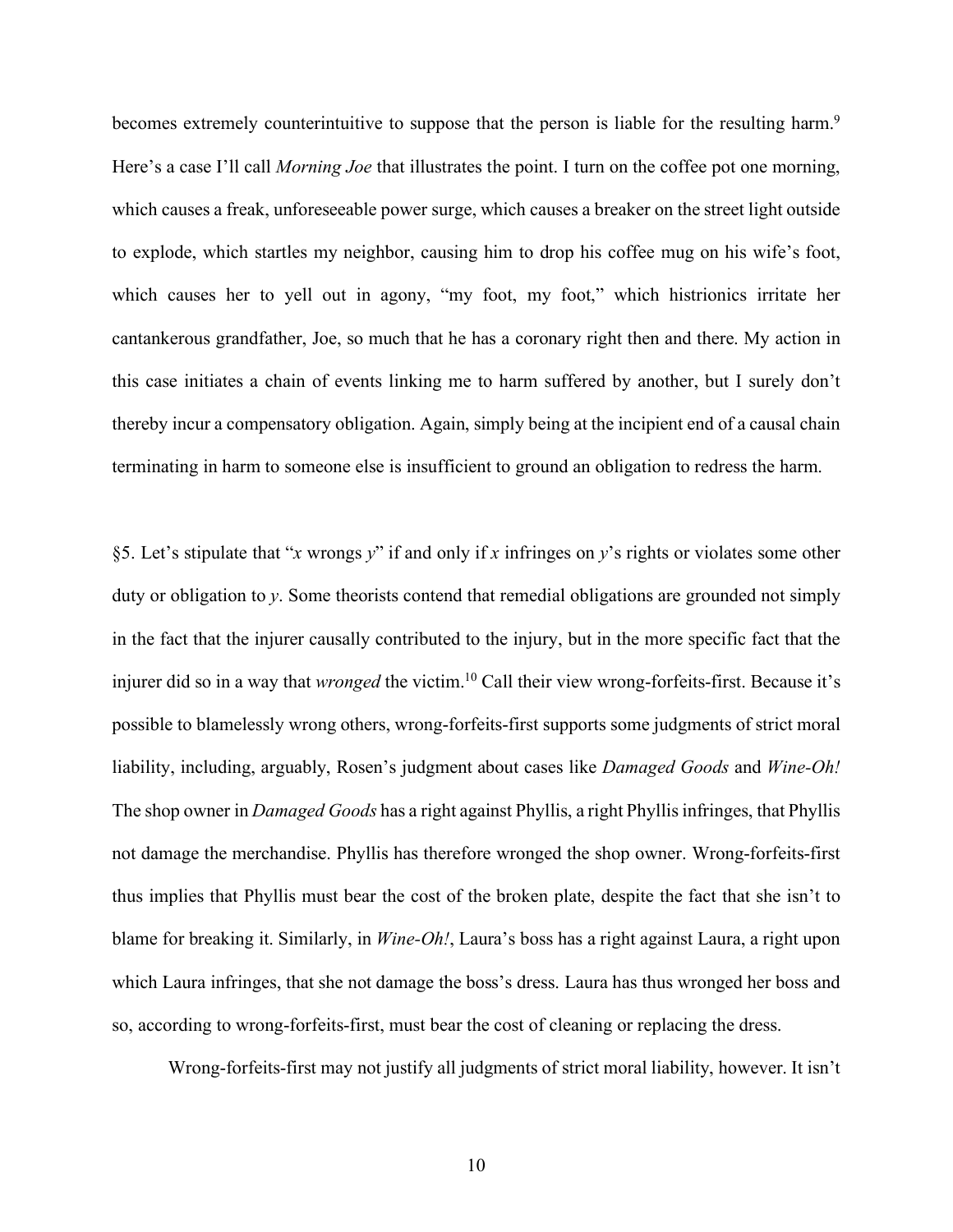clear whether it justifies Rosen's judgment about *Bad Dog*, for instance, as it's far from obvious in that case that you've wronged the neighbor who was bitten by your dog. What exactly did you do that wronged her? Own a dog? Had you been negligent in a way that contributed to the injury, things would be different. But that's not the case; you did exactly what you ought to have done to prevent the incident. It's thus difficult to see how you've wronged your neighbor in this case.

Proponents of wrong-forfeits-first might be willing to accept this result. They might concede that not all judgments of strict liability in the moral domain survive critical reflection. Perhaps Rosen's judgment about *Bad Dog* is an example. Alternatively, they might insist that there is no single normative foundation for strict moral liability. Perhaps different instances of the phenomenon are grounded in different ethical considerations depending on the situation. This would certainly be an intellectually less satisfying result, but we can't dismiss it out of hand.

In any event, wrong-forfeits-first merits further attention if for no other reason than it suggests a normative foundation for at least some judgments of strict moral liability while also potentially explaining much of what is initially puzzling about the phenomenon. It identifies a difference between injurers and uninvolved bystanders that potentially explains why it's the injurer's responsibility to make restitution and not the bystander's: the injurer, though blameless, has nevertheless wronged the victim, whereas the bystander hasn't. That same fact also distinguishes the injurer's contribution to the harm from whatever contribution the innocent victim may have made. And, finally, the view is consistent with, and potentially explains, our observation that some blameless injurers aren't strictly liable for injuries to which they've contributed. To see this, consider *Wrestlers* again. The wrestler in that case contributed to his teammate's injury, but in doing so didn't violate any obligation to his teammate, nor did he infringe upon his teammate's rights. He therefore didn't wrong his teammate, which means that wrong-forfeits-first doesn't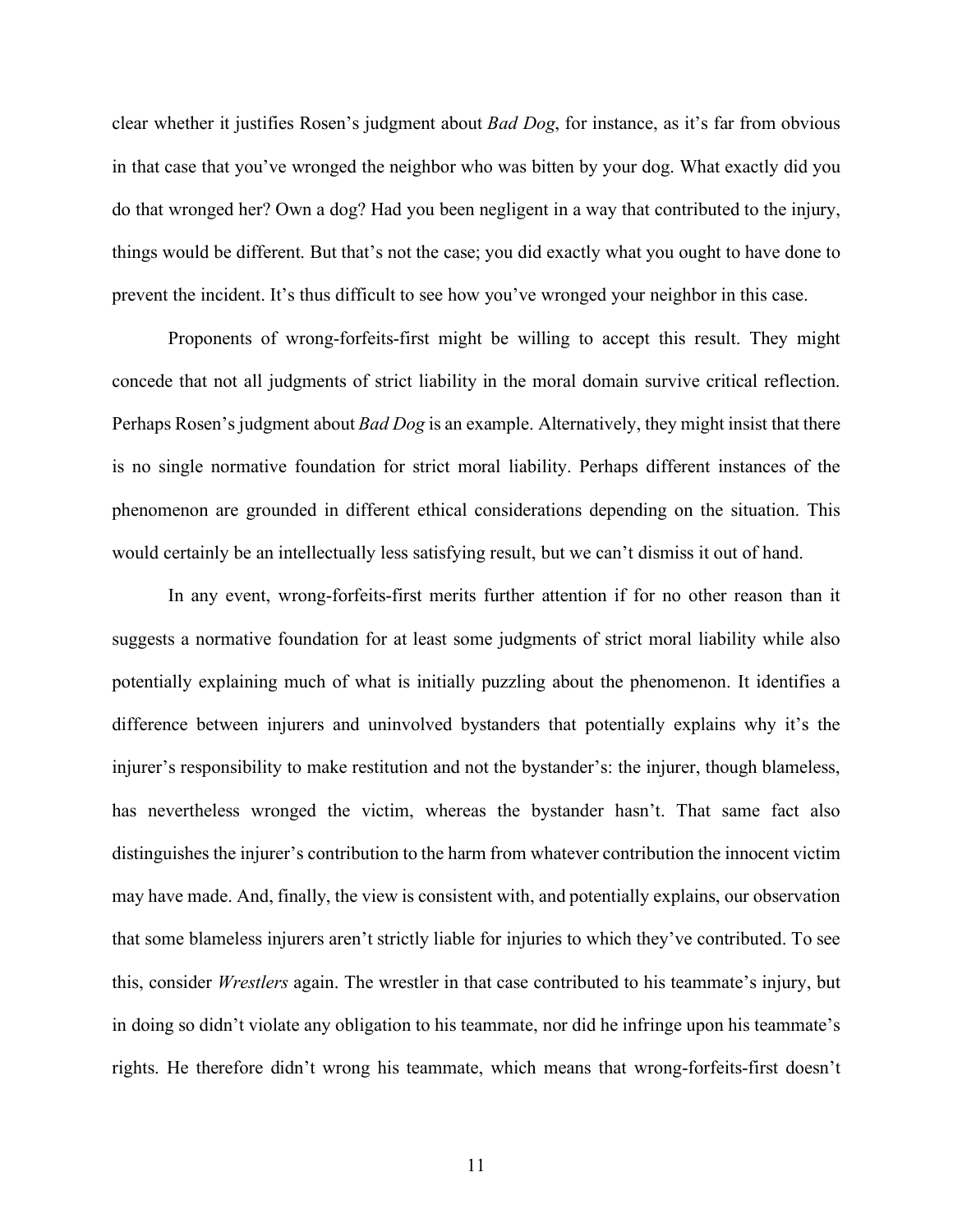imply that he is obligated to make reparation. Wrong-forfeits-first is therefore consistent with the intuitive judgment that the wrestler has no compensatory obligation to his teammate. If proponents of wrong-forfeits-first were willing to take on the additional claim that the *only* suitable ground for remedial obligations is having wronged the victim, their view would also explain why the wrestler has no obligation to compensate his injured teammate, viz., because he didn't wrong him.

Still, why think wrong-forfeit-first is true? Why might causing harm in a way that infringes on the victim's rights or that otherwise constitutes a failure of duty towards the victim ground an obligation to make restitution in the absence of culpability on the part of the injurer?

One possibility has to do with respect for rights. Some proponents of wrong-forfeits-first suggest that we have an obligation to respect the rights of others, and that this in turn requires that we make reparation in the event that we infringe the rights of others. It follows from these claims that we have an obligation to make reparation to those whose rights we have infringed.<sup>11</sup>

That we ought to respect the rights of others I take for granted. What might not be so obvious is that respecting people's rights requires that we make reparation in the event that we infringe those rights. Perhaps, though, there's something to the idea. Consider *Damaged Goods* again. Phyllis infringes on the shop owner's rights. But the extent to which Phyllis does so depends on whether she compensates the owner. Having broken the plate, she can't avoid infringing the owner's right to some extent. She can, however, mitigate the extent to which she does so by paying for the damage, thereby preventing much of the harm to the owner and her business interests that would otherwise result. For Phyllis to refuse to do so would seem to exacerbate the infringement of the owner's rights insofar as it would allow (barring outside intervention) the full set of harmful consequences of the infringement to obtain. Respect for the shop owner's rights would therefore seem to require that Phyllis make restitution by compensating the owner for the damaged plate.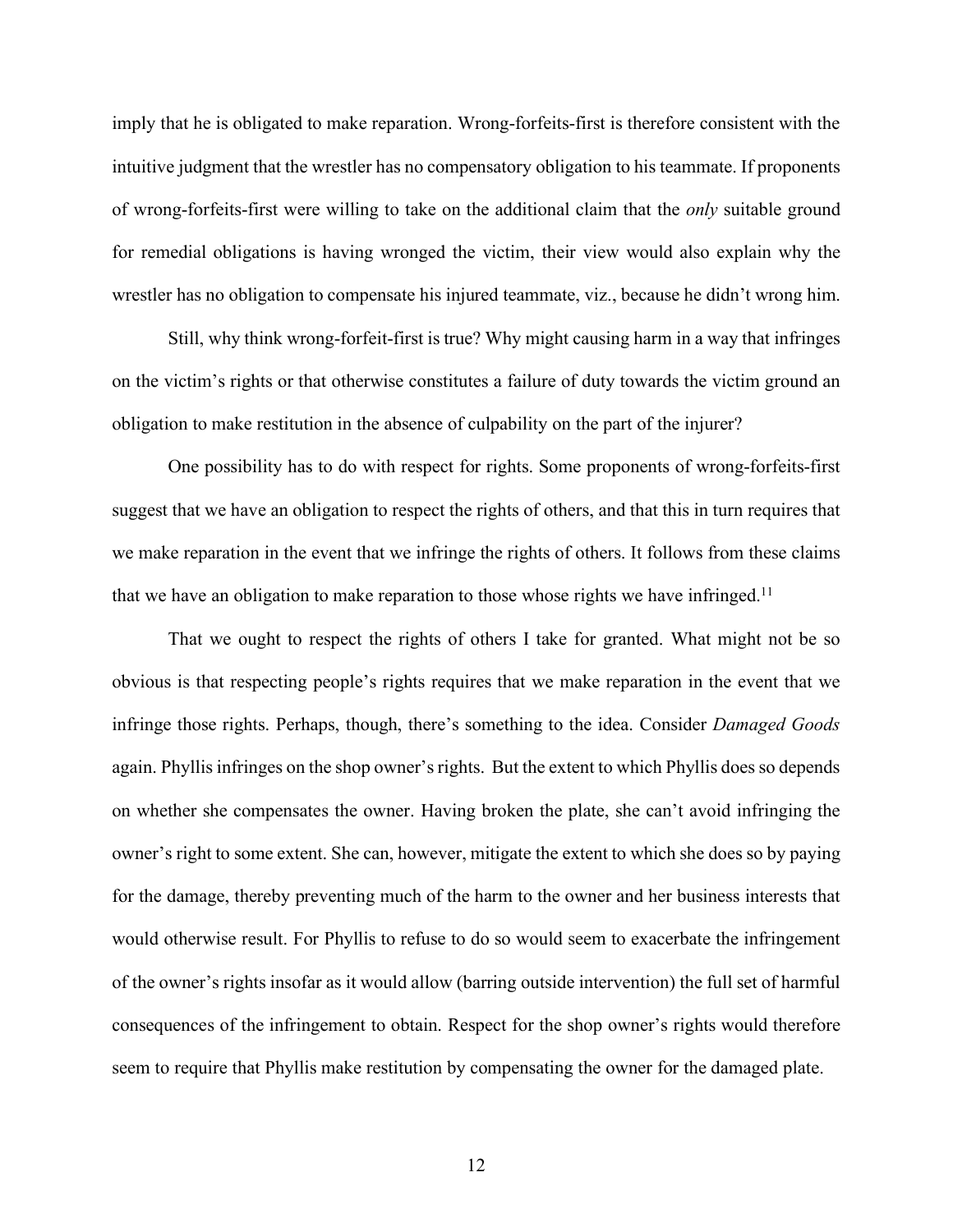A slightly different motivation for wrong-forfeits-first can be derived from John Gardner's continuity thesis, according to which the obligation to make restitution "is a rational echo of the primary obligation [the obligation that *x* violated in harming  $y$ ], for it exists to serve, so far as may still be done, the reasons for the primary obligation that was not performed when its performance was due."<sup>12</sup> Once we have harmed another person in a way that violates an obligation we had toward the person, that original obligation can no longer be fulfilled. But, according to Gardner, we can still satisfy at least some of the reasons that generated the obligation in the first place. "Those reasons," he explains, "are still with us awaiting satisfaction and since they cannot now be satisfied by performance of [the original] obligation, they call for satisfaction in some other way. They call for next-best satisfaction, the closest to full satisfaction that is still available." Acting in accordance with the reasons in the next-best way constitutes reparation. Thus, Gardner concludes that, "The normal reason why one has an obligation to pay for the losses that one wrongfully occasioned," according to the continuity thesis, "is that this constitutes the best still-available conformity with, or satisfaction of, the reasons why one had that obligation.<sup>13</sup>

*Damaged Goods* can again serve as an illustration. Phyllis had an obligation not to damage the shop owner's wares. Part of the reason for this, no doubt, is that damaging the goods would needlessly set back the owner's business interests. Having now broken the plate, Phyllis can no longer fulfill that original obligation. She can, however, still satisfy (some of) the reasons that generated that obligation, as she can still prevent the setback of the owner's business interests by paying for the broken plate. She is therefore obligated to do just that, other things being equal.

The two accounts of reparatory obligation just adumbrated strike me as initially quite compelling, and, as we have seen, can be used to support wrong-forfeits-first. There is, however, a serious worry about the view that needs to be addressed. Wrong-forfeits-first can seem appealing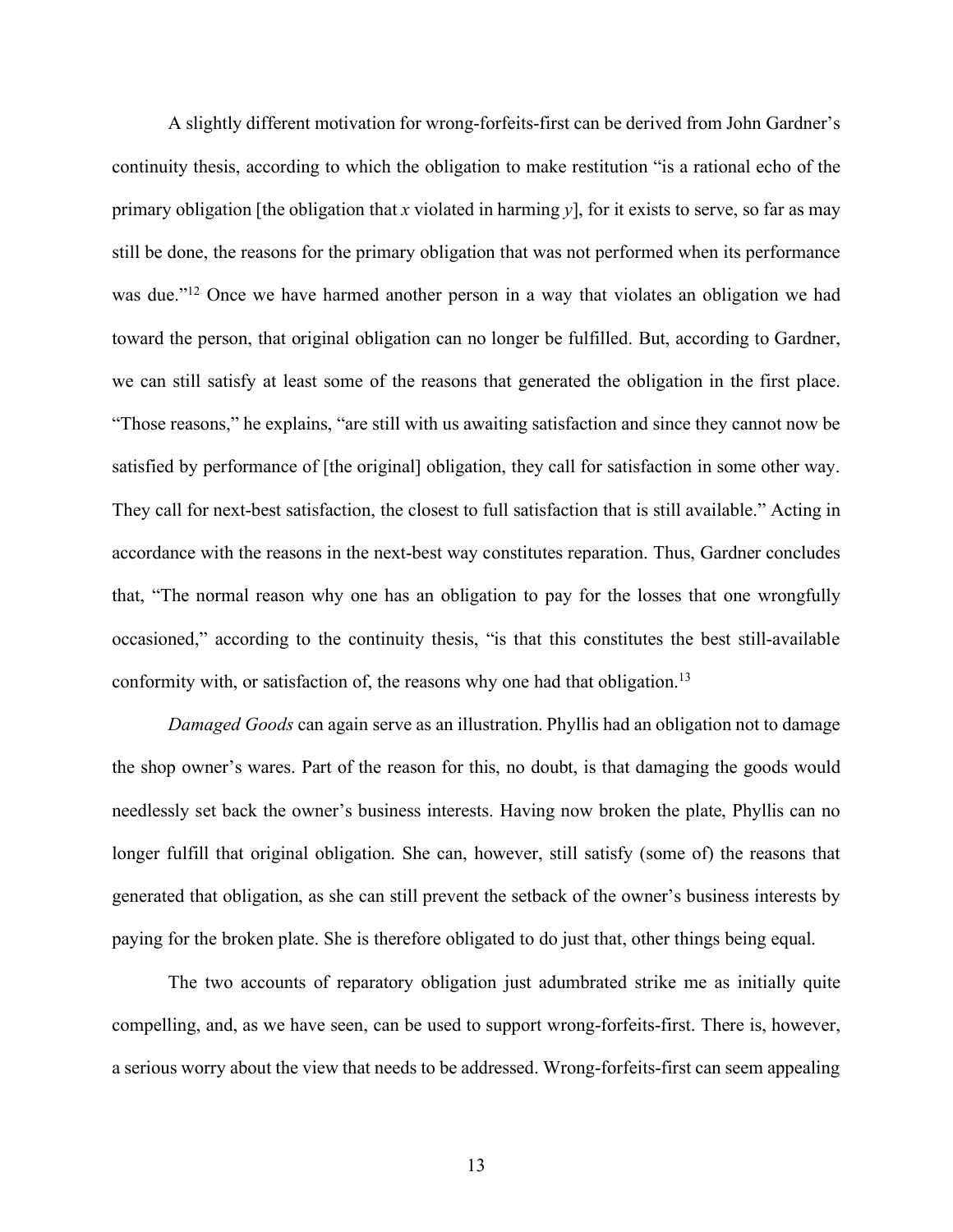when applied to cases like *Damaged Goods* or *Wine-Oh!* in which the injury is fairly minor and in which the injurer can repair the damage at comparatively little cost. Cases involving more severe harms, however, cast a considerably less favorable light on the view. Consider, for example, a case in which a troublemaker surreptitiously spikes your morning coffee with an aggression-enhancing drug that produces in you an irresistible desire to pummel the next innocent person you see. The troublemaker did this in the hopes that it would result in you assaulting an innocent victim. I round the corner and you proceed to beat me to within an inch of my life. You've wronged me in this case, though you're clearly not blameworthy for doing so. Wrong-forfeits-first thus implies that you must bear the cost of reparation, which in this case would amount to tens of thousands of dollars in medical bills, an unbearable burden for anyone but the extremely wealthy. But that seems excessive, doesn't it? Must you really go to such extreme lengths to make reparation given that you aren't even partly to blame for my injuries? I should think not.

We can bring out the worry further by noting a connection between obligations and demands. If you have a moral obligation to do something for me, it would typically be reasonable for me to demand that you fulfill that obligation. But if I know all the facts of the case, it seems entirely unreasonable of me to demand that you fork over tens of thousands of dollars, which suggests that you aren't, in fact, liable in this case for all the damage you caused.

Note too that there is another agent in this case who, let's assume, is culpable for my suffering, viz., the troublemaker who gave you the aggression-enhancing drug. If anyone has an obligation to make restitution in this case, it's him. It's his fault you assaulted me, so he's the one who should have to bear the cost of making restitution, not you. This conclusion is supported by the fact that, while it wouldn't be reasonable of me, knowing the facts of the case, to expect you to cover my medical expenses, it would be reasonable for me to demand that the troublemaker do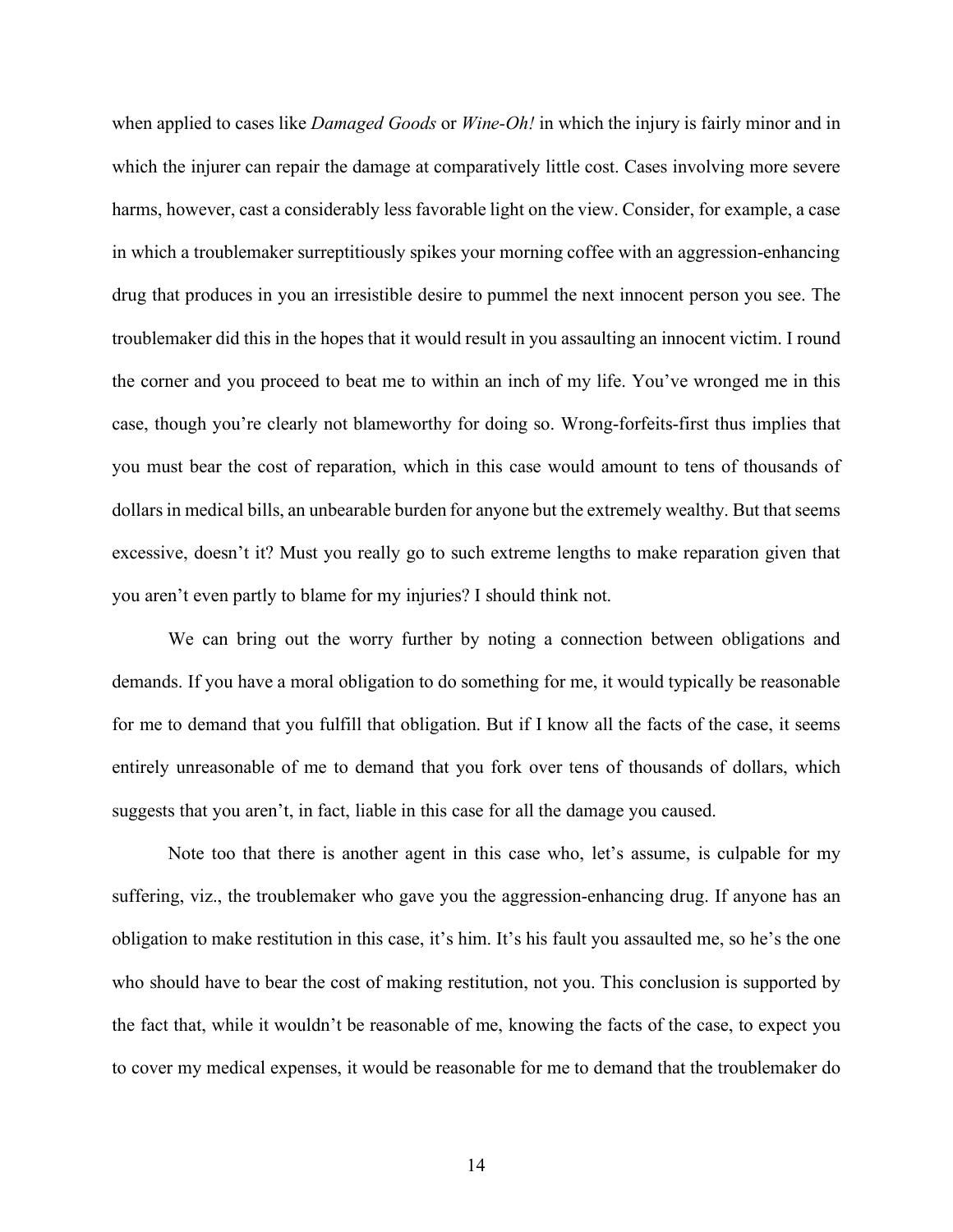so. Contrary to what wrong-forfeits-first implies, then, the fact that you've wronged me in this case doesn't ipso facto generate an obligation for you to make restitution.<sup>14</sup>

Proponents of wrong-forfeits-first might try to avoid this difficulty by restricting their view to *primary* agents of harm, where, very roughly, a primary agent of harm is one who initiates a causal sequence leading to a harm. (This would, in effect, be to combine wrong-forfeits-first with the suggestion considered in §4 about initiating causal chains that lead to harm.) Working out a more detailed account of what makes someone a primary agent of harm doesn't promise to be easy, but I'll assume for now that we have a good enough intuitive grip on the idea to proceed. For example, it seems clear that the troublemaker who slipped you the aggression-enhancing drug would be a primary agent of harm. According to the qualified version of the view, it wouldn't be you but rather this other person who must make restitution, which seems exactly right.

It's doubtful, though, whether this restricted version of wrong-forfeits-first is really an improvement on the original position. As I noted earlier, it's unclear why being the primary agent of harm is normatively significant. What if the troublemaker too had been blameless for his transgression? In that case, you're both in a similar boat; you've both wronged me but aren't to blame for doing so. So why should the fact that the troublemaker is the primary agent of harm render him liable in the absence of culpability? And even if there were a compelling answer to that question, the initial difficulty really hasn't been dealt with. To see this, suppose you beat me to within an inch of my life not because some troublemaker drugged you but because, through no one's fault, you went insane. In this version of the case, *you* are the primary agent of harm. But given that you aren't blameworthy for what you did, it still seems excessive to suppose that you're obligated to make full restitution. Again, if I knew all the pertinent details of the case, it would be unreasonable to expect you to shell out tens of thousands of dollars for my medical expenses.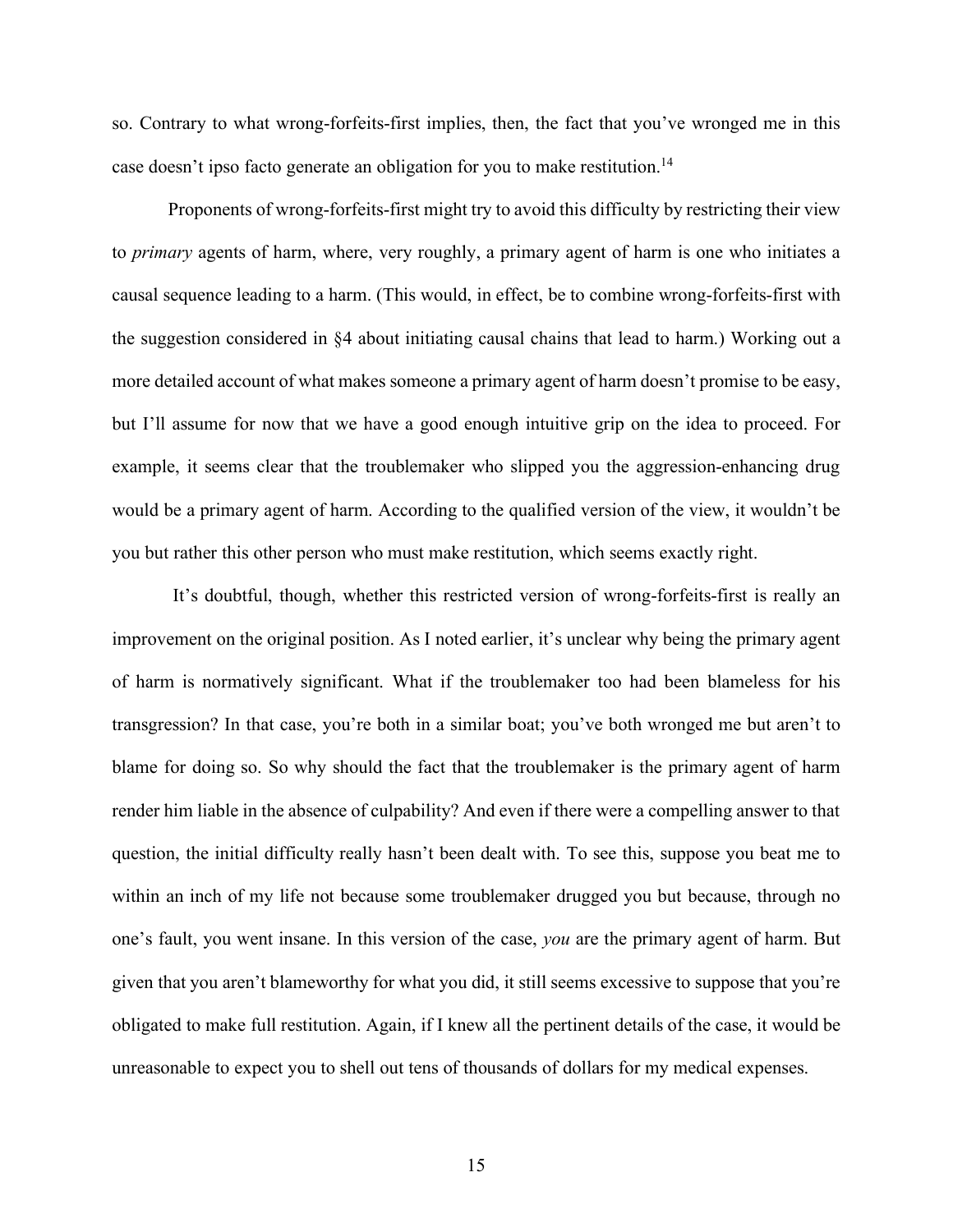Other examples pose similar difficulties for the restricted version of wrong-forfeits-first. Suppose we take the 'eye-for-an-eye' idea literally for a moment. Imagine that eyes are transplantable, that Jack wrongfully pokes out Jill's, and that there are no spare eyes available. In that case, if Jack were culpable for poking out Jill's eyes, then I should think he would be obligated to give Jill his beautiful baby blues, and, given the connection between obligations and demands, that it would be reasonable for Jill to demand that Jack fulfill this obligation. But suppose Jack is completely blameless for what happened to Jill. (Perhaps he too was insane at the time of the incident, through no fault of his own.) Would Jack still be obligated to sacrifice his vision for the sake of restoring Jill's? Wrong-forfeits-first implies that he would, his complete lack of blameworthiness notwithstanding. This is a hard teaching indeed.

If you think this last case too outré, consider a homelier one in which "a poor man [blamelessly] breaks a rich man's expensive vase." We may imagine that, "it would cost the poor man years of unremitting toil to pay for the damage at market prices, yet for the rich man the loss is not of great importance and it is replaceable without too much difficulty".15 Does the poor man in this example really owe his wealthy victim full repayment, given that he isn't even partly to blame for what happened? Must he really spend years of unremitting toil to pay for the damage? In its current form, wrong-forfeits-first implies—perversely, it seems to me—that he does.

Richard Swinburne suggests that this difficulty can be circumvented if we understand the obligation to make restitution "as the requirement that [the injurer] pay the same proportion of his resources as the victim has lost of his."16 Call this the proportionality understanding of the obligation. The proportionality understanding yields the right result in this case, as it would make the burden of making restitution bearable for the poor man. Because it would cost the rich man only a small proportion of his resources to replace the vase, the poor man, according to the

16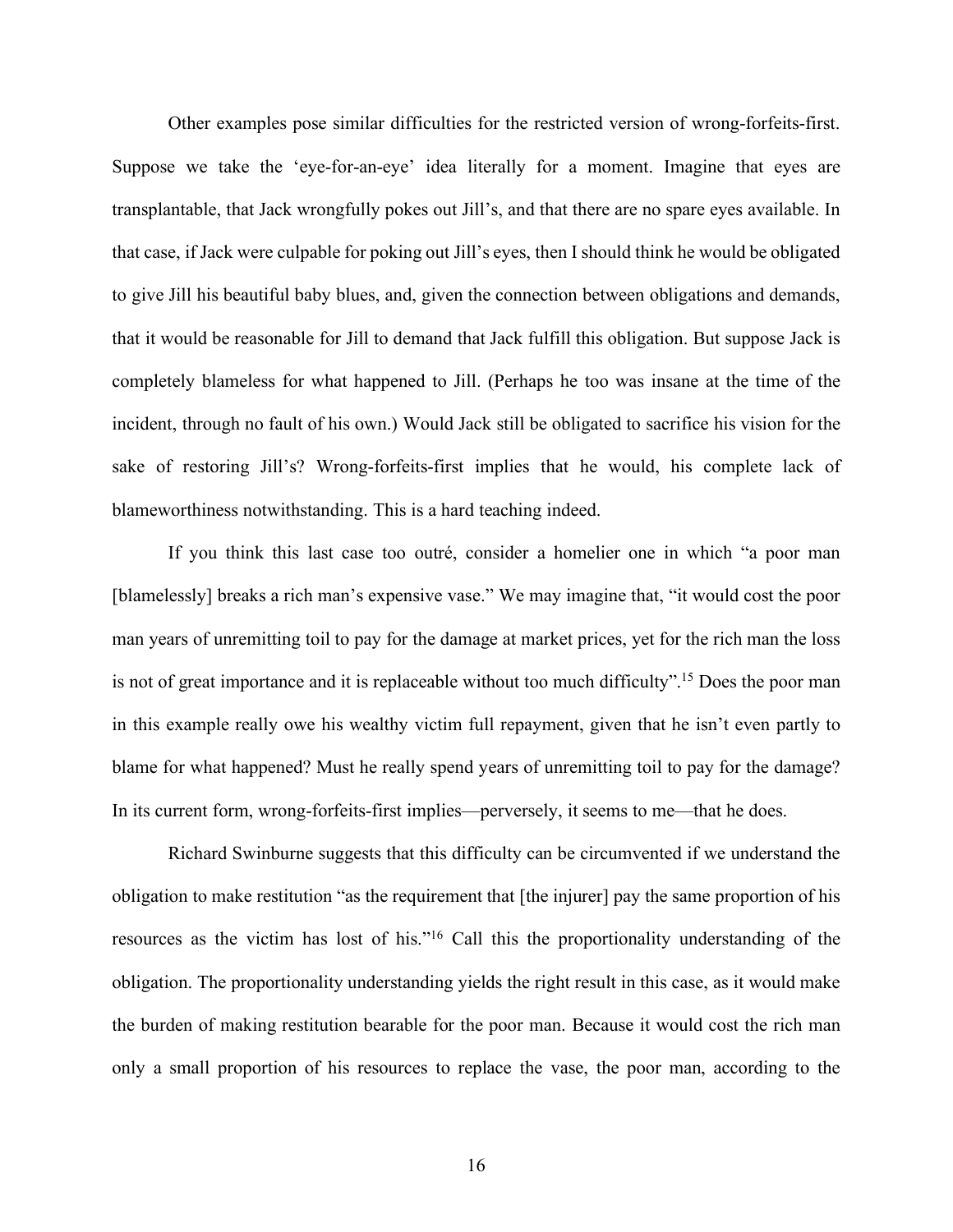proportionality understanding, is only obligated to contribute a correspondingly small proportion of his resources to redress the harm. In other cases, however, the proportionality understanding does little to ameliorate the troubling implications of wrong-forfeits-first.

Suppose that the rich man's vase was one of a kind, a gift given by his late and much beloved father, irreplaceable both in terms of its craftsmanship and the place it held in the rich man's affections. Alternatively, we may suppose that the vase was just extremely expensive and that the rich man isn't *that* wealthy, so that it really would cost him an enormous proportion of his financial resources to replace the thing. In either case, wrong-forfeits-first implies that the poor man really must spend "years of unremitting toil" to compensate the rich man, and this is so even when we understand the obligation as the requirement that the poor man pay the same proportion of his resources as the rich man lost of his. Consider, too, the implications of this understanding of wrong-forfeits-first for the story about Jack and Jill. The proportionality understanding still has the troubling implication that Jack must give up his eyes so that Jill can regain her vision. The proportionality understanding thus provides little solace to defenders of wrong-forfeits first.

The same is true of what we might call the pro tanto understanding of wrong-forfeits-first, according to which the obligation to make restitution is pro tanto rather than all-thingsconsidered.17 This is by far the most plausible reading of wrong-forfeits-first. Thus understood, the view is somewhat less demanding insofar as it allows the obligation to make restitution to be overridden by competing ethical considerations. Ultimately, though, this understanding of the view doesn't avoid the sorts of worries I've been advancing, since we could undoubtedly construct versions of the preceding cases in which we would be hard pressed to identify considerations that would mitigate or override the obligation to make restitution specified by wrong-forfeits-first.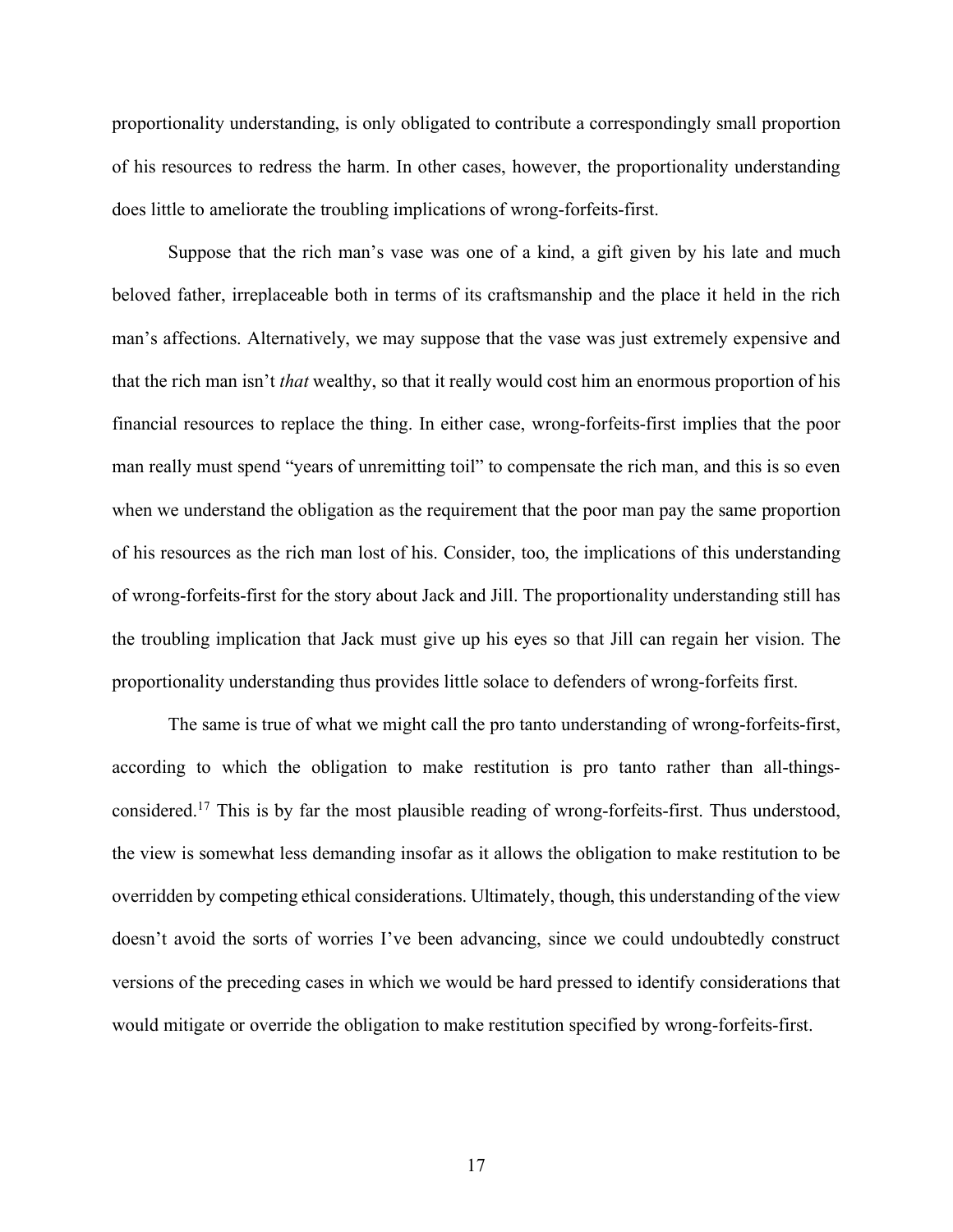It's doubtful that we'll be able to find a version of wrong-forfeits-first that doesn't have the implications to which I've drawn our attention. In light of this, I suggest that the best move for proponents of the view is to embrace those implications. Let me briefly sketch one strategy they might pursue for making this response a bit more palatable than it might initially seem.

Sometimes we get extremely morally unlucky in that we find ourselves, through no fault of our own, in circumstances in which doing the right thing demands non-trivial sacrifices on our part. To illustrate the point, consider a variation on a familiar case. Delilah is walking to her wedding when she sees a child drowning in a shallow pond. She realizes that she has an all-thingsconsidered obligation to wade in and rescue the child even though it will be the ruin of her beautiful wedding gown, which, in addition to being worth a pretty penny, also has significant sentimental value, as it's the very same dress her mother wore when she married Delilah's father. Delilah, it seems, has had some really bad moral luck in this case insofar as she finds herself, through no fault of her own, in a situation in which doing the morally right thing demands a fairly hefty financial and emotional sacrifice on her part. Unfortunately, though, that's life. Doing the right thing is sometimes pretty easy, requiring little if any sacrifice on our part. Other times, though, it's just really damn hard, requiring us to make extensive sacrifices to our interests.

The fact that we sometimes unluckily find ourselves in situations in which doing the right thing requires non-trivial and even extraordinary sacrifice on our part may go some way to ameliorating the troubling implications of wrong-forfeits-first. We can perhaps view the sorts of cases we have been considering as instances of this sort of bad moral fortune. Proponents of wrongforfeits-first could argue that, like Delilah, you, Phyllis, Laura, Jack, and the poor man have all been unfortunate enough to find yourselves in a situation in which, through no fault of your own,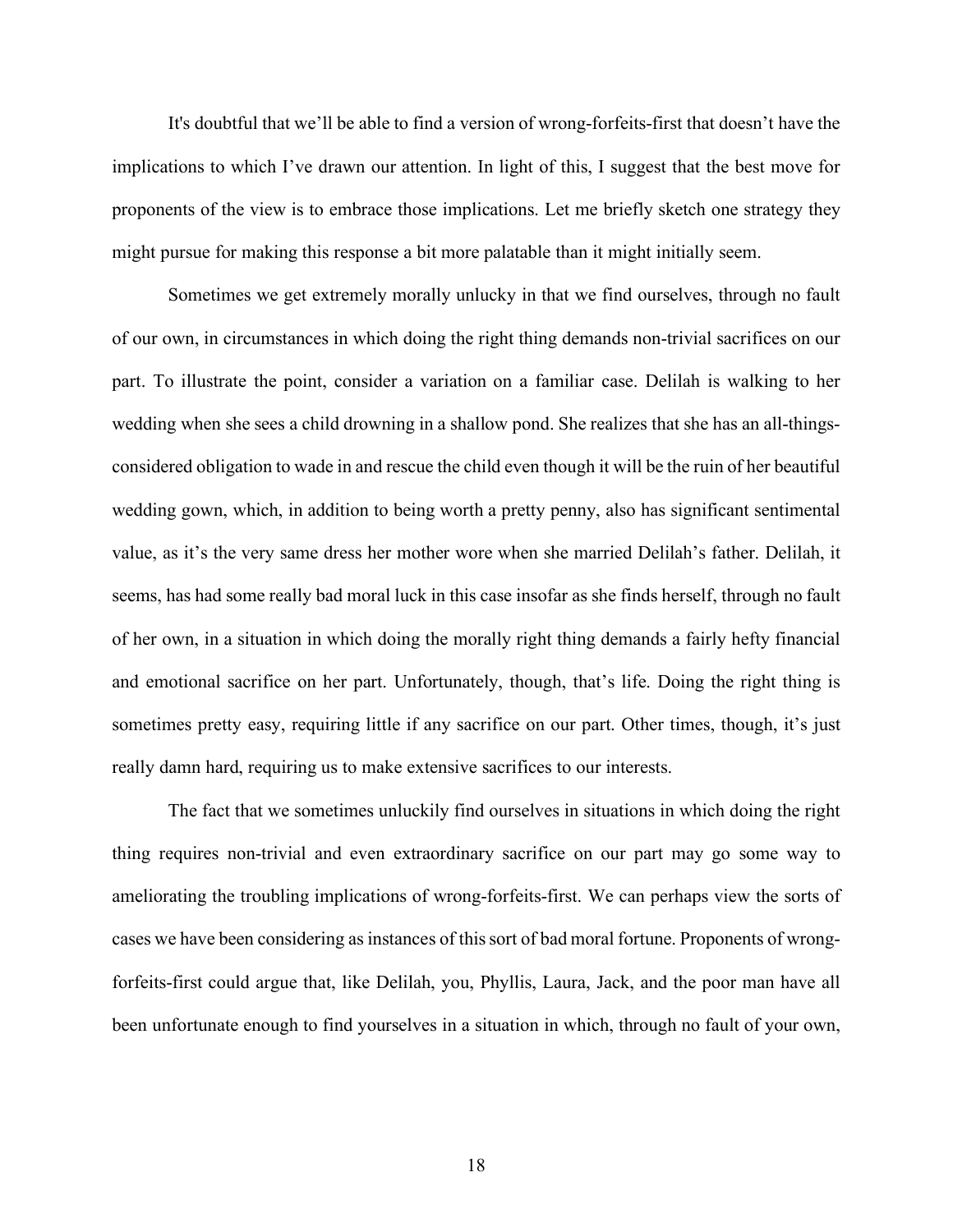you must make sacrifices in order to do what's morally required of you. It's unfair that you must do so, but the unfairness, they could argue, is of a not unfamiliar sort in the ethical life. 18

Wrong-forfeits-first is a hard pill to swallow, as I've been at pains to illustrate. But, as I've also attempted to show, it isn't obviously indefensible either. So, what to make of the view? For my own part, I'm not entirely sure. Perhaps we should choke it down in the end, but if you're unable to do so, it's worth noting that there is at least one other route to strict moral liability that we've yet to consider and which seems to me worth considering. Let's take a brief look at it.

§6. Consider the following case. Overwhelmed by pressures at home and work, you forget your best friend's birthday. After carefully examining your conscience, you come to believe—correctly let's assume—that you are entirely blameless in the matter. Your forgetfulness wasn't a result of lack of due regard for your friend; you were simply overwhelmed by the unexpected and unusually taxing demands on your time and attention (though this isn't immediately obvious to others, your friend included). It seems clear that you nevertheless owe your friend an apology and that you should offer to make it up to her somehow, your blamelessness notwithstanding. A failure to apologize would display a lack of concern for your friend and would, for that reason, pose a further threat to the relationship, in addition to whatever damage your forgetfulness has already done. An apology is thus called for, despite the fact that you aren't blameworthy for what you did.<sup>19</sup>

As cases like this illustrate, when we injure others in a way that evinces, or could reasonably be suspected to evince, ill will or lack of due regard, we have an obligation to apologize for the injury even if we aren't to blame for it. This obligation, it seems, is grounded in the value of repairing and maintaining relationships that are damaged or threatened by our injurious behavior.<sup>20</sup> Apologizing in such cases is essential to protecting the relationship from further harm

19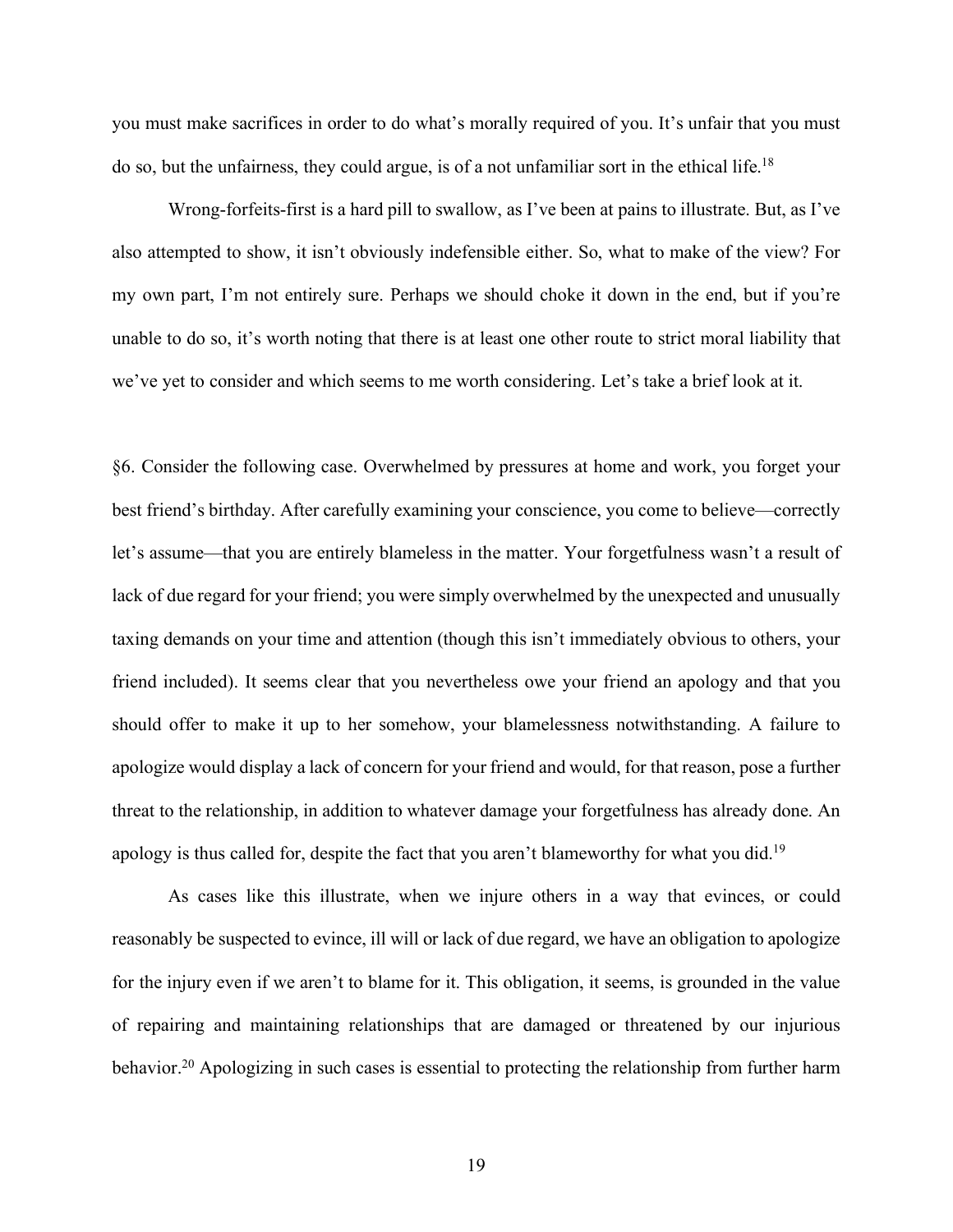(e.g., by reassuring the victim of the injurer's good will going forward), and will, in many cases at least, go some way to repairing whatever damage to the relationship may already have been done.<sup>21</sup>

But how, exactly, do apologies do this? The answer, I suggest, lies in their communicative nature. Apologies, as I understand them, are essentially communicative acts whereby we express regret/remorse for our behavior and any harm resulting from it, repudiate whatever unjustified ill will or lack of due regard was manifested in, or might have been suggested by, our behavior, and reaffirm our commitment to the victim and to the values at stake. Call the regret, repudiation, and reaffirmation at issue the "apologetic attitudes." What a successful apology does is to communicate those attitudes to others, most notably to those we've offended or otherwise injured.

The precise apologetic attitudes an injurer endeavors to communicate when apologizing will differ depending on whether the injury manifested an objectionable quality of will on the part of the injurer. If it did, then the repudiation and reaffirmation communicated by a sincere apology will amount to repentance and the apology an expression thereof. But not all apologies are an expression of repentance. The case in which you forget your best friend's birthday again provides a helpful illustration. Because you had no ill will or lack of due regard for your friend, you seemingly have nothing of which to repent (though you do, of course, have something to regret, viz., forgetting your friend's birthday). Repentance involves an intention to change for the better, but, given that there was no ill will or lack of due regard on your part for your friend, no moral change on your part is necessary. You nevertheless have an obligation to apologize, as we have seen. What your apology would communicate, presumably, isn't repentance, since repentance seems out of the question here, but rather a rejection of whatever objectionable attitudes and values might have been suggested by your behavior, together with a reaffirmation of your commitment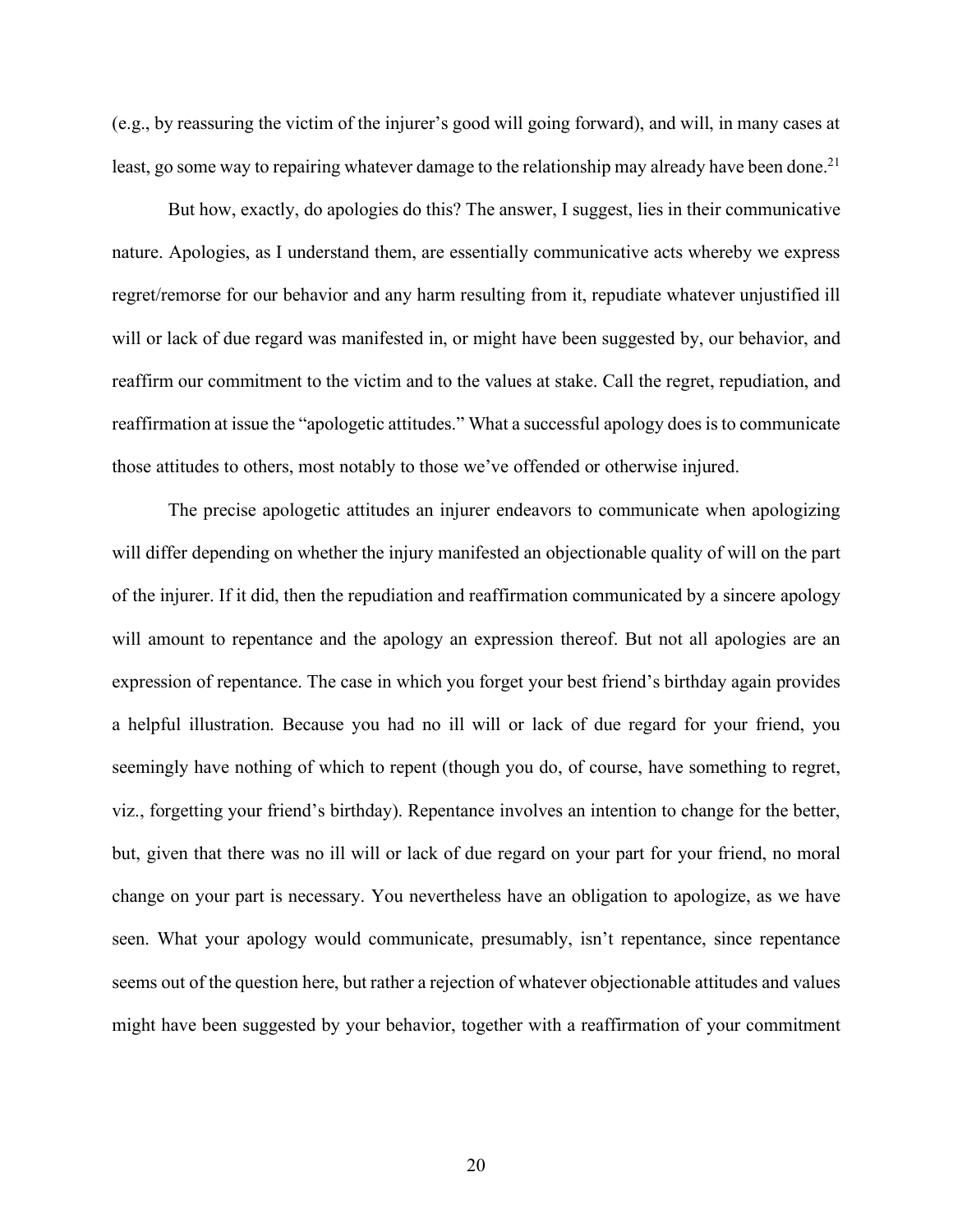to the friendship. We might summarize these points as follows: while all apologies express a repudiation of objectionable attitudes and values, not all repudiations amount to repentance.<sup>22</sup>

Successful apologies, it seems clear, often require more than simply saying the words, "I'm sorry." This will be especially true in cases in which the injurer and victim aren't well acquainted or in which the harm is quite serious. Talk is cheap. It's all too easy to say, "I apologize," without really meaning it. But how can other people, especially victims, know whether a verbal apology is sincere? The answer is that the injurer must do something else at his own expense to substantiate the apology. This signals better than anything else that the apology is genuine.<sup>23</sup>

But what might this further act be? A plausible suggestion is that the injurer must do enough towards making restitution to demonstrate the sincerity of his apology. There are, of course, other ways a person might provide evidence of his sincerity. Various forms of self-flagellation might do the trick, for example. But that would likely undercut the apology in another way by placing too much emphasis on the injurer and not enough on the victim, indicating that the injurer's focus is misplaced. Making reparation, by contrast, suggests that the injurer is appropriately focused on the victim. It provides evidence (defeasible evidence, to be sure) not only of the sincerity of his apology, but also that he is sufficiently concerned about the wellbeing of the victim.

According to the view presently at issue, injurers often have an obligation to apologize to their victims for the harm they've caused and to communicate the sincerity of their apology by providing the victims with some sort of restitution, and this is so regardless of whether the injurers are at all blameworthy. If that's right, it should be clear that injurers will sometimes be strictly liable for at least a portion of the damage resulting from their injurious behavior. To see this more clearly, let's apply these ideas to the three examples with which we began our discussion.

21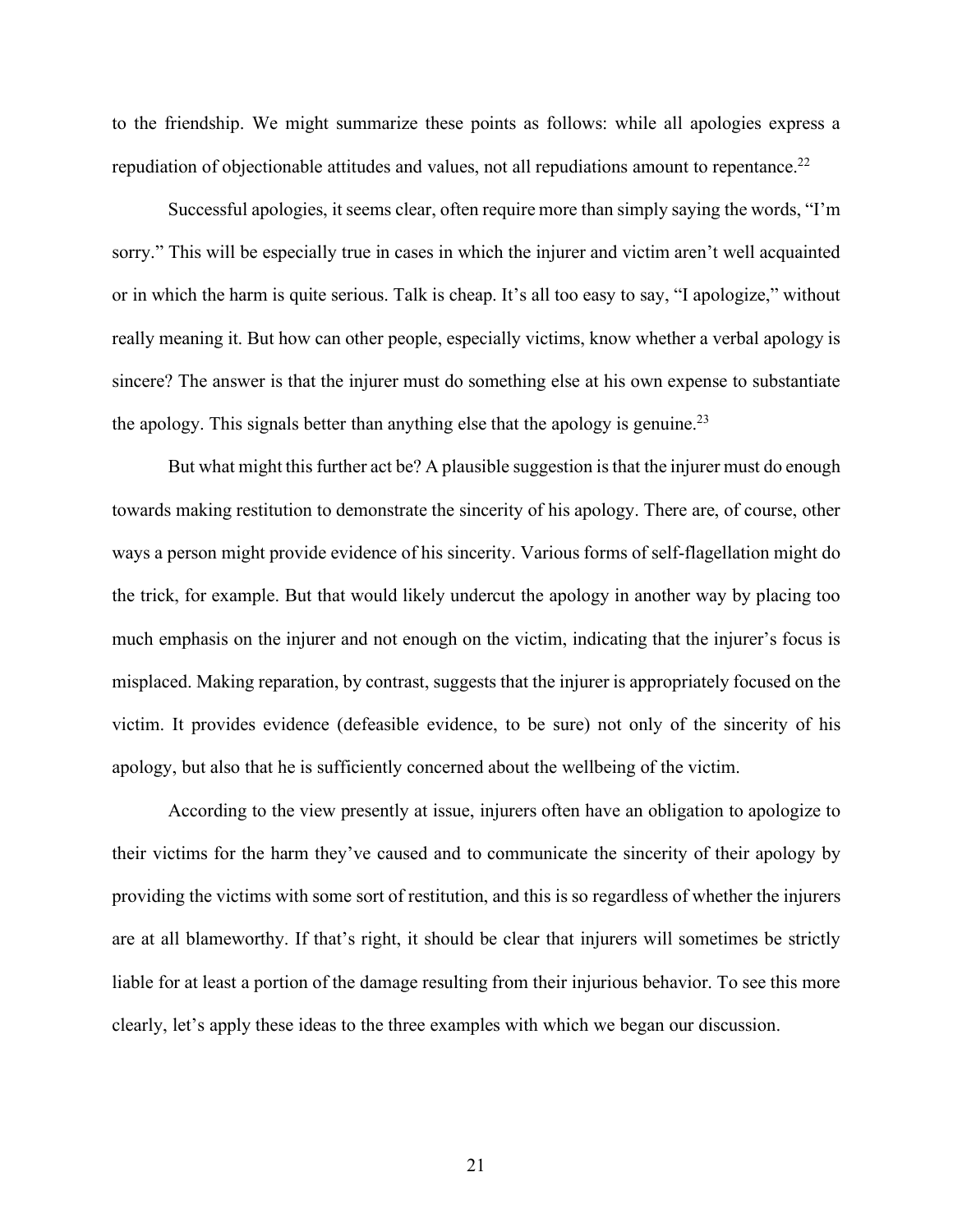According to the view of apologies on offer, Phyllis should apologize to the shopkeeper for breaking the plate if for no other reason than to disavow any ill will or lack of due regard for the shopkeeper that Phyllis's behavior might have suggested, and offering to pay for the broken plate is the most obvious way for Phyllis to demonstrate the sincerity of her apology. A similar line of reasoning supports the conclusion that, in *Wine*-*Oh!*, Laura should pay for her boss's dry cleaning or, if the dress is ruined, buy the boss a replacement. Laura owes the hostess an apology, not because she's blameworthy, but rather as a means of repudiating any lack of due regard that might have been suggested by the incident, and, again, making reparation (e.g., by having the dress cleaned) is the most obvious way for her to demonstrate the sincerity of her apology.

Matters are less clear in *Bad Dog*, but here too I think the argument from apologies supports the conclusion that you should at least offer to pay the neighbor's doctor bill. Although you took every reasonable precaution to prevent your dog from biting others, your neighbor probably won't be aware of this, and any attempt on your part to establish your innocence is liable to come off as unsympathetic and self-serving. Apologizing to your neighbor and demonstrating the sincerity of your apology by offering to pay for the doctor's bill is perhaps the only way in a case like this for you to communicate that, in fact, you have sufficient regard for your neighbor's wellbeing.

Not only does this view of apologies provide a rationale for common judgments of strict moral liability, it also suggests compelling answers to our other questions about the phenomenon. It explains why it's the injurer's responsibility to make restitution and not a suitably situated bystander: whereas the injurer did something that evinced, or might reasonably be suspected of evincing, an objectionable quality of will and has thereby done something to damage or threaten the relationship with the victim, the bystander hasn't. The injurer thus finds himself with an obligation to apologize, whereas the bystander doesn't. These same facts about the injurer's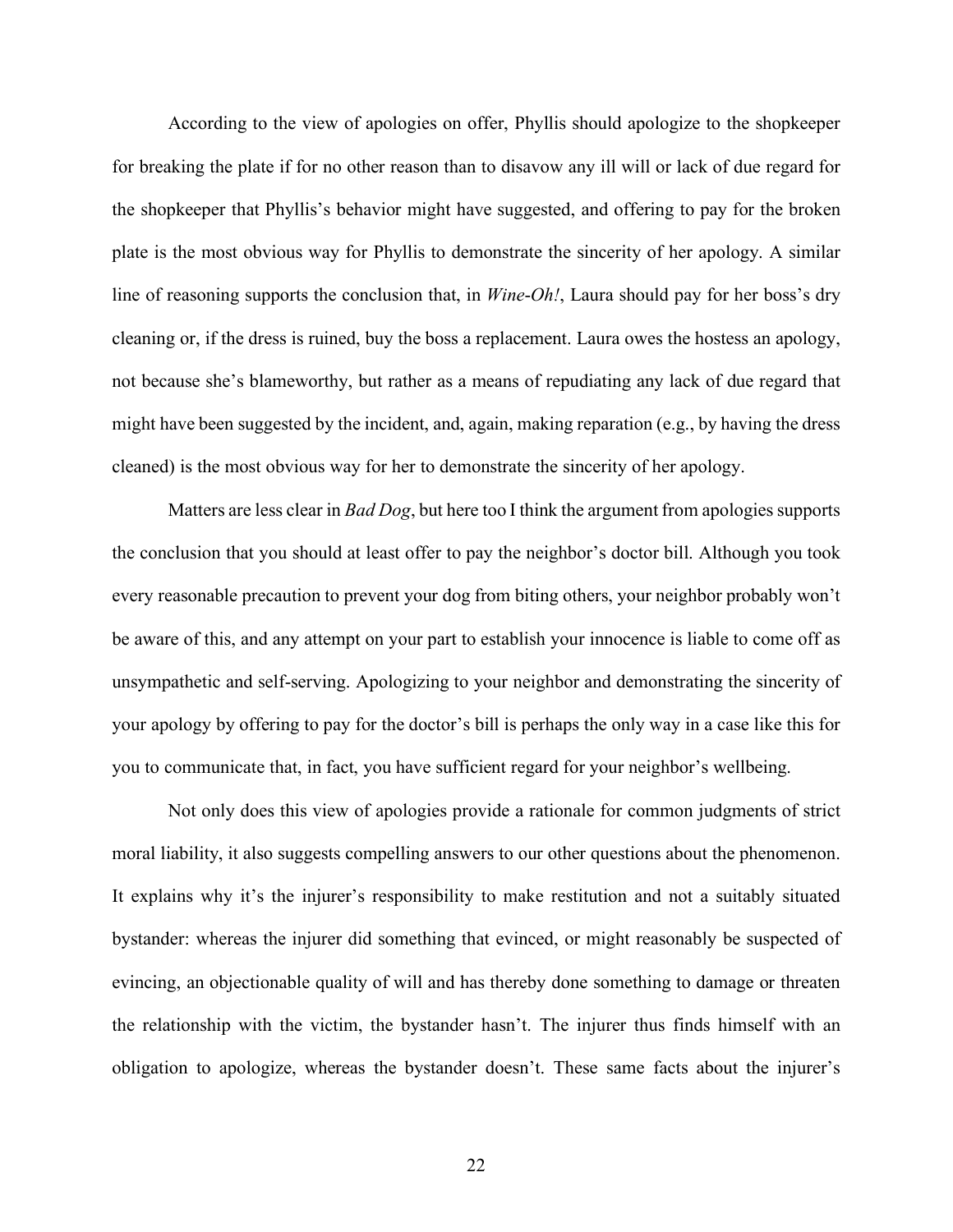contribution to the injury also distinguishes her contribution from whatever causal role the victim may have played in the incident. Finally, the argument suggests an explanation for why a person sometimes has no obligation to redress an injury resulting from his behavior. In cases like *Wrestlers* or *Morning Joe* where it's clear to everyone that the injurious behavior didn't evince, and couldn't reasonably be suspected of evincing, an objectionable quality of will, there is no threat to the relationship between the injurer and victim, and thus no apology is called for.

A feature of the argument from apologies that I've yet to highlight also enables it to avoid the troubling implications of wrong-forfeits-first. I've suggested that injurers often have an obligation to apologize for the harm they've caused, and that they must do enough towards making restitution to demonstrate the sincerity of their apology. But what counts as "enough"? The answer will surely vary along a number of dimensions, including the relationship of the injurer to the victim and the nature and severity of the harm. In cases in which the harm is minimal, "enough" may amount to full reparation or the equivalent in compensation. If I knock over your coffee, that's presumably a minor inconvenience for you, and the least I could do to substantiate my apology, and certainly the most I'm required to do, is to buy you a fresh cup of Joe. A minor injury such as this thus requires full restitution, but only because restitution requires such a minor gesture on the part of the injurer that anything less would seem to demonstrate that the injurer's apology isn't sincere. If I apologize for knocking over your coffee but refuse to get you a fresh cup, my refusal will undoubtedly undercut my apology insofar as it suggests that I'm not really sorry for what I did. In more serious cases, however, the injurer will often be able to communicate the sincerity of his apology without making full restitution. In those cases, "enough" may fall well shy of what it would take to restore the status quo ante or fully compensate the victim. Whether the injurer has any further liability in such cases will depend on whether he is culpable for the injury in question.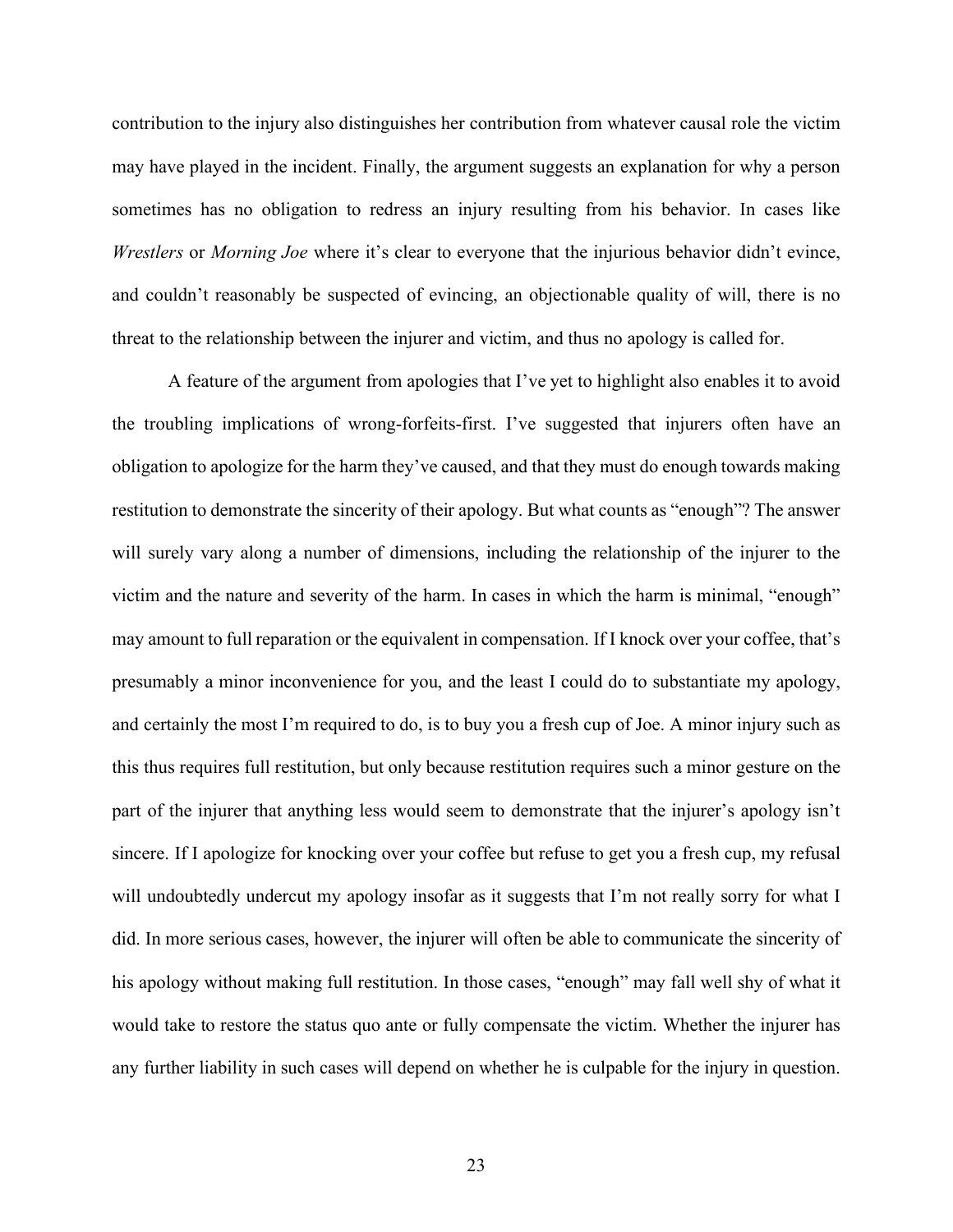This feature of the argument from apologies enables it to avoid the troubling implications of wrong-forfeits-first. We can see this by returning to some of the problematic cases discussed in §5. Given that the poor man from our earlier example isn't to blame for breaking the rich man's expensive vase, he needn't spend the years of unremitting toil it would take to fully compensate the rich man for his loss; he need only do enough to demonstrate that he is truly sorry for what he did. This will presumably require some sacrifice on his part, for otherwise we might not think his apology sincere. But presumably it won't require replacing the vase at market prices. Similar remarks apply to the case in which Jack blamelessly pokes out Jill's eyes, and to the case in which, owing to insanity for which you aren't to blame, you beat me to within an inch of my life. In both cases, the injurer should apologize and offer something by way of reparation to substantiate the apology. But given that the offender isn't even partly to blame for the harm or the behavior from which it resulted, he or she need only do enough to show that the apology is, in fact, sincere, which, given the severity of the harm involved in these scenarios, will presumably fall significantly short of what it would take to fully compensate the victims for the horrible injuries they have suffered.

This isn't to say, however, that the ethic of apologies and reparation just adumbrated won't prove demanding at times. On the contrary, it certainly will, for the greater the harm, the more that will be required of the injurer to authenticate his apology, other things being equal. If you knock over my coffee, buying me a new cup will suffice to show that you're sorry. But if you beat me to within an inch of my life, things will of course be very different. In that case, simply buying me a cup of coffee won't cut it and, indeed, would likely undermine your apology, as it would seem to trivialize the harm I've suffered, suggesting that you don't appreciate the gravity of what you did or perhaps just don't care. No, to substantiate your apology in that case, much more is required of you. How much? That's a difficult question to which I won't venture an answer and which, as I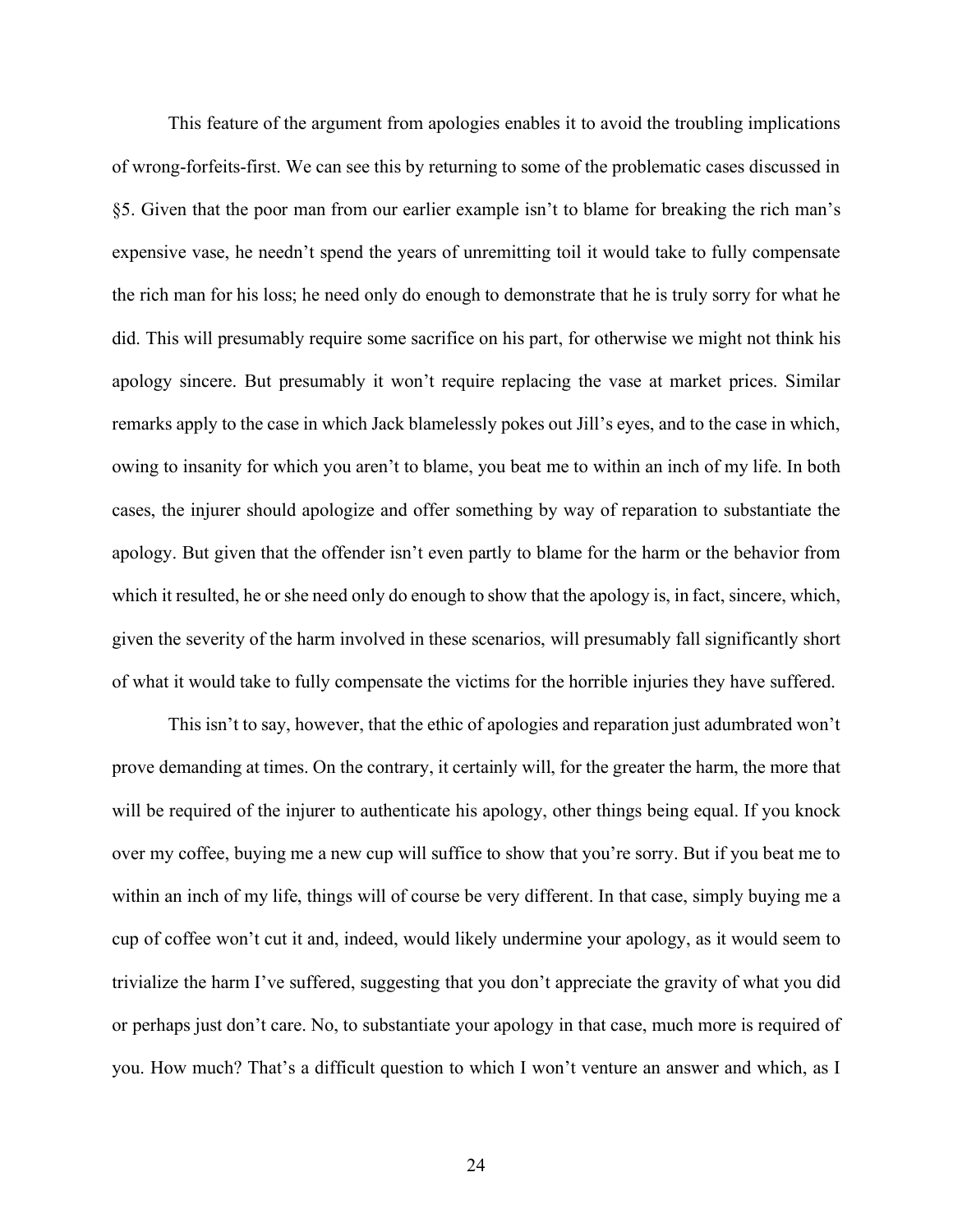suggested earlier, will likely vary depending on any number of other factors. No doubt it will require more than a trivial gesture on your part, but presumably it will fall short of full restitution. The important thing to see for present purposes is that this limited form of strict moral liability makes substantial demands of us while avoiding the extremes of wrong-forfeits-first.

§7. Other people aren't generally obligated to redress my misfortunes unless they are to blame for them. Yet believers in strict moral liability claim that we are, or can be, obligated to redress, to some extent at least, injuries to which we have contributed regardless of whether we are blameworthy for those injuries or our contribution to them. But why should that be so? What could ground an obligation to make restitution in the absence of culpability on the part of the injurer?

I've canvassed a number of possible answers to this question. Among the most promising is wrong-forfeits-first, according to which the obligation to make restitution is grounded in the fact that, in injuring the victim, the injurer has somehow wronged the victim. Since we can wrong others without being culpable for doing so, this view entails the possibility of strict moral liability. Wrong-forfeits-first follows from several extant accounts of reparative obligations and, if successful, explains much of what is initially puzzling about strict moral liability. A downside of the view, however, is its extreme demandingness, though, as we've seen, it isn't entirely obvious that this renders the view unacceptable. But even if we reject the likes of wrong-forfeits-first, I've argued we should still acknowledge a limited form of strict moral liability emerging from the obligation to apologize for injuring others in ways that could potentially damage our relationships with them. This view, too, addresses the main puzzles about strict moral liability, but does so in a way that avoids some of the difficulties facing wrong-forfeits-first. Readers who find themselves moved by those difficulties may therefore find the view more agreeable than wrong-forfeits-first.<sup>24</sup>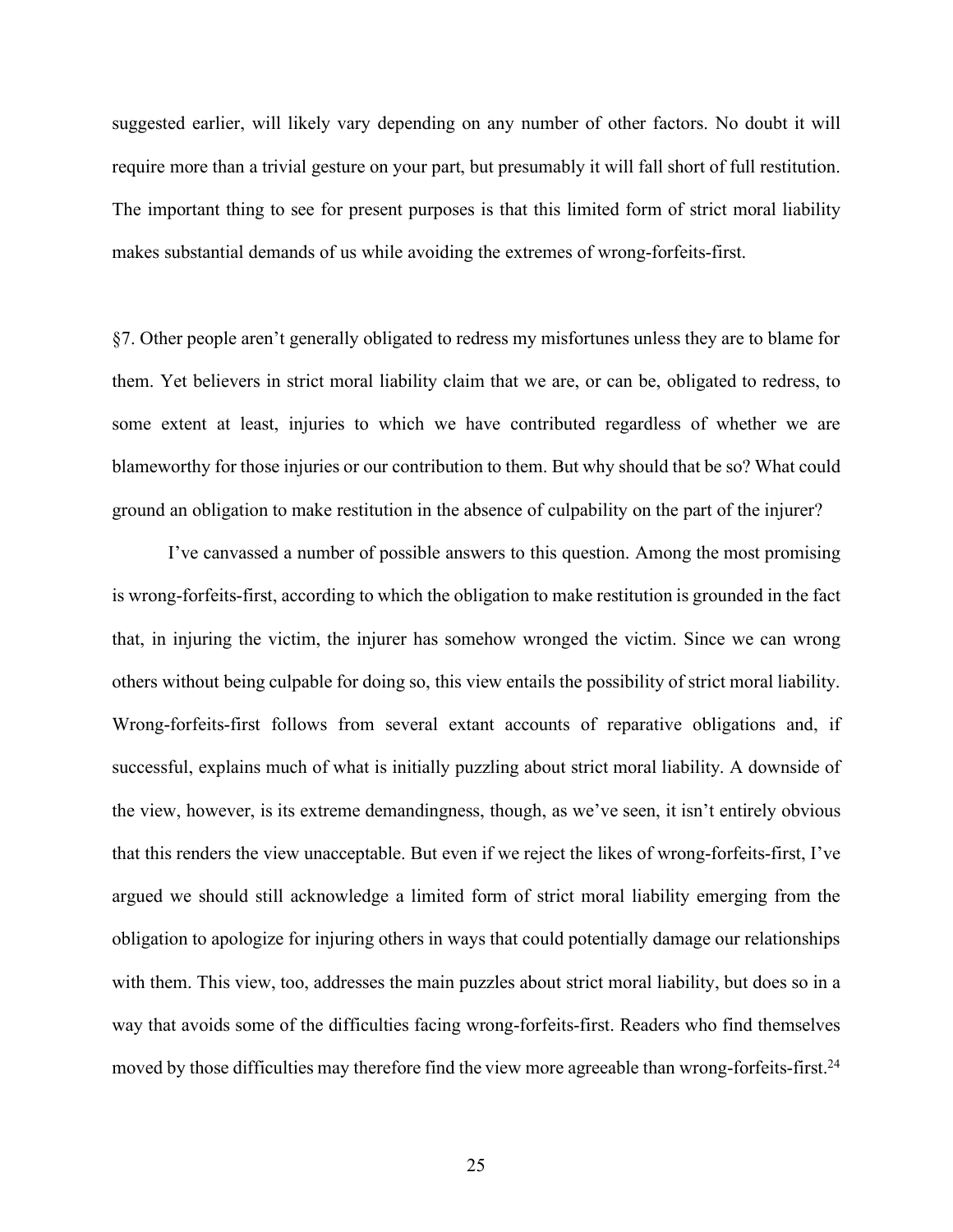## **Notes**

<sup>2</sup> See, e.g., H.L.A. Hart, *The Concept of Law* (Oxford: Clarendon Press, 1961), 168-169.

 $\overline{a}$ 

<sup>3</sup> Gideon Rosen, "The Alethic Conception of Moral Responsibility," in Randolph Clarke, Michael McKenna, and Angela M. Smith, eds., *The Nature of Moral Responsibility: New Essays*, (New York: Oxford University Press, 2015), 66.

<sup>4</sup> Some readers have expressed skepticism about whether we would ordinarily consider agents in cases like these to be blameless. Mightn't we deem such agents worthy of at least some blame on the grounds that we could reasonably have expected them to govern themselves more carefully? Perhaps we would, if we suspected them to be guilty of some form of negligence. But I think there are many ordinary cases like this in which it would be exceedingly demanding to expect the agent to have been more careful. Perhaps the person could indeed have exercised more care and thereby prevented the incident, but perhaps too that would have required a level of vigilance on her part that can't reasonably be expected of people in the mundane activities of everyday life. Suppose, for instance, that part of what led to Phyllis braking the plate in *Damaged Goods* was that her attention was momentarily and understandably diverted by the unforeseeable and uncharacteristic shenanigans of her nephew who was horsing around outside the shop. In cases like that, Phyllis's momentary lapse of attention and the damage in which it resulted strike me as entirely blameless.

<sup>5</sup> Gideon Rosen, "Skepticism about Moral Responsibility," *Philosophical Perspectives* 18, no. 1 (2004): 296.

<sup>6</sup> Though, as an anonymous referee pointed out to me, we might wonder why this is so. What is it about being blameworthy for a harm that makes it especially clear that there is an obligation to make restitution? Here's a stab at answering the question. Having incurred an obligation to pay damages or otherwise make restitution can be viewed as a kind of sanction (see, e.g., Rosen "Skepticism about Moral Responsibility, 296), and discharging an obligation of that sort often require making sacrifices to your own interests. In the case of culpable injurers, the sanction and the loss involved in it are deserved (that's part of what being culpable involves), whereas in cases in which the injurers aren't culpable, the losses are undeserved.

<sup>7</sup> Alexandra Couto, "The Beneficiary Pays Principle and Strict Liability: Exploring the Normative Significance of Causal Relations," *Philosophical Studies*, forthcoming, raises a similar worry.

<sup>&</sup>lt;sup>1</sup> Terminological note: I use the term "restitution" to cover both reparation and compensation, where "reparation" involves restoring the status quo ante, and "compensation" involves bestowing benefits on the victim designed to offset the victim's suffering or loss but which aren't, strictly speaking, reparative. Also, to say that an agent is culpable or blameworthy is to say that he deserves, in a basic sense, blame and possibly other sanctions too.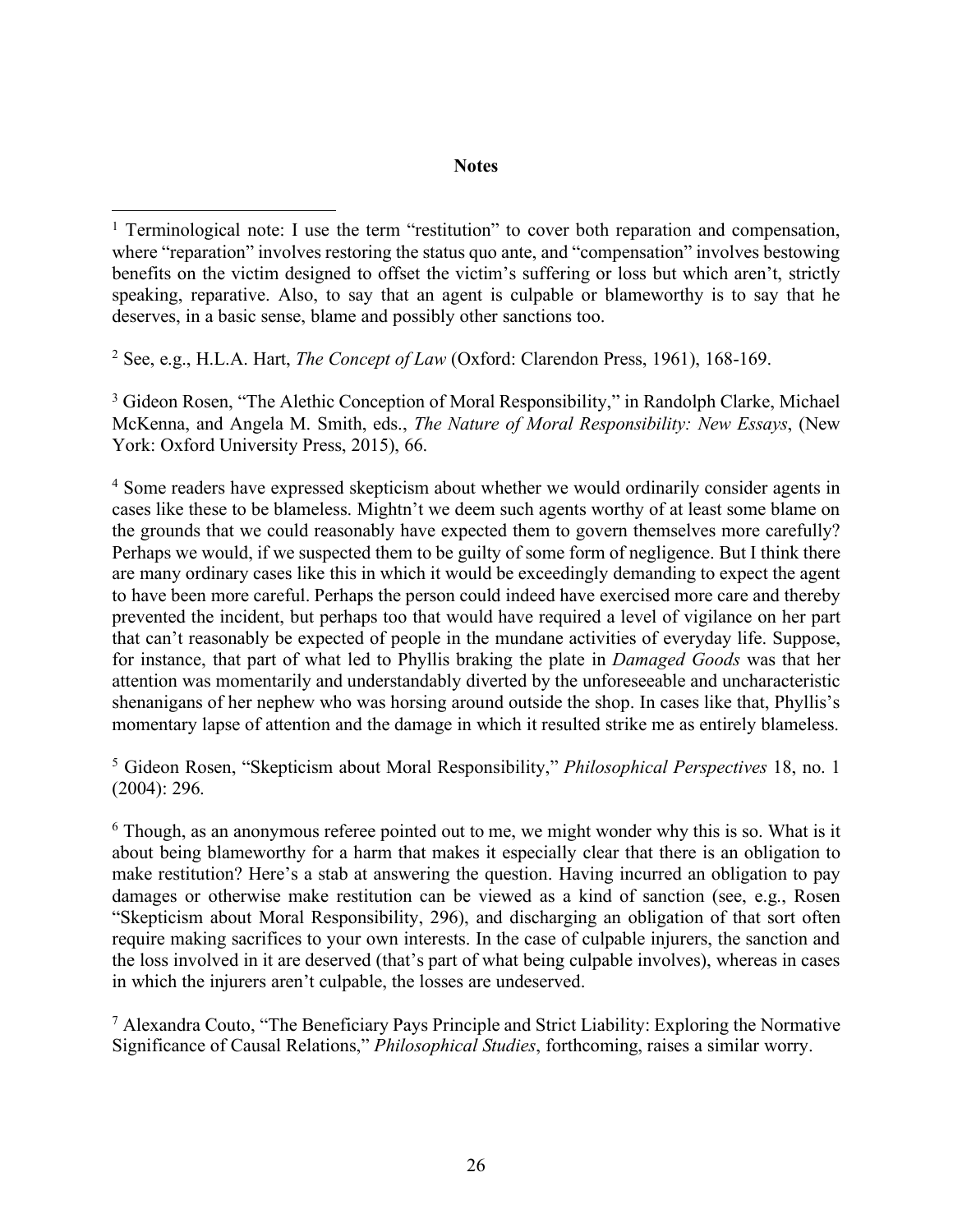8 Couto, "The Beneficiary Pays Principle and Strict Liability." See also Richard Epstein, "A Theory of Strict Liability in Tort," *Journal of Legal Studies* 2, no. 1 (1973): 151-204.

<sup>9</sup> Thanks to an anonymous referee for drawing my attention to cases like this.

<sup>10</sup> See, e.g., D.N. MacCormick, "The Obligation of Reparation," *Proceedings of the Aristotelian Society*, New Series, Vol. 78 (1977 - 1978): 175-193, and John Gardner, "What is Tort Law For? Part I. The Place of Corrective Justice," *Law and Philosophy*, 30, no. 1 (2011): 1-50.

<sup>11</sup> See, e.g., MacCormick, "The Obligation of Reparation." For a slightly different argument linking rights with remedial obligations, see Matthew Kramer, "Moral Rights and the Limits of the Ought-Implies-Can Principle: Why Impeccable Precautions are No Excuse," *Inquiry*, 48, no. 4 (2005): 307-355.

<sup>12</sup> Gardner, "What is Tort Law For?" 33.

<sup>13</sup> Ibid, 33-34.

<sup>14</sup> Epstein, "A Theory of Strict Liability in Tort," 175 denies this (at least in the case of legal liability), claiming that if *A* compels *B* to harm *C*, then "*C* has a prima facie case against *B*," and that *B* can't escape liability by showing that he was compelled by *A*. (It's worth noting that, on Epstein's view, *B* will have a legitimate claim "against *A* after he [*B*] has paid *C*," and that *C* can also make a direct claim against *A*, thereby bypassing *B* entirely.) But this position has some rather implausible consequences, at least when applied to the moral domain. If a mob boss compels me at gunpoint to punch you in the face and is culpable for doing so, it seems mistaken to say that the mob boss and I have similar compensatory obligations to you or that it would be just as reasonable for you to demand compensation from me as it would be for you to demand it of the mob boss.

<sup>15</sup> Richard Swinburne, *Responsibility and Atonement* (Oxford: Clarendon Press, 1989), 204.

<sup>16</sup> Ibid, 205.

<sup>17</sup> Epstein, "A Theory of Strict Liability in Tort," 168 is explicit on this point, saying that proof that *A* caused harm to *B* suffices "to establish a prima facie case of liability. I do not argue that proof of causation is equivalent to a conclusive demonstration of responsibility." MacCormick, "The Obligation of Reparation," 181 makes a similar qualification, noting that the obligation to make reparation "is no doubt itself restricted by [the injurer's] ability to pay, and it may also be restricted by a possible duty on [the victim], having regard to his own and [the injurer's] relative means, not to demand or even accept payment by [the injurer] beyond what he can reasonably afford."

<sup>18</sup> Couto, "The Beneficiary Pays Principle and Strict Liability," has independently proposed a similar response on behalf of strict liability.

<sup>19</sup> Elinor Mason, "Between Strict Liability and Blameworthy Quality of Will: Taking Responsibility," *Oxford Studies in Agency and Responsibility* vol. 5, forthcoming, discusses